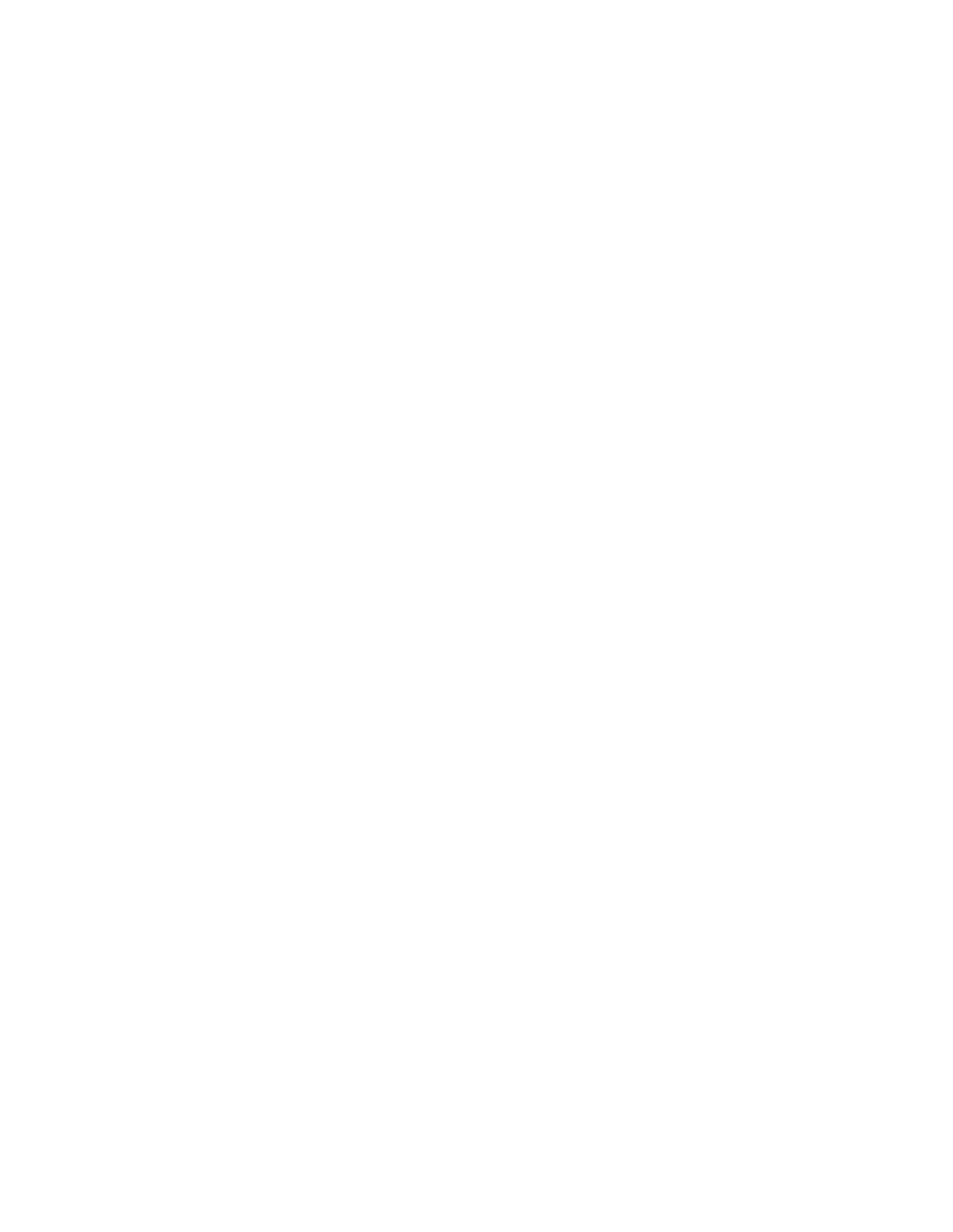## Welcome

The spring school is organized by LETMA (Laboratoire Etudes et Modélisation Acoustiques) and the Labex CeLyA (Lyon Acoustics Center), which is a network linking together the researchers working in acoustics and vibration around Lyon.



LETMA was created in March 2015 by four leading research institutions in France: the French Alternative Energies and Atomic Energy Commission (CEA), the French National Centre for Scientific Research (CNRS), Centrale Lyon and Sorbonne University. LETMA's research activities fall within the domain of low-frequency acoustics. The main objective of LETMA is to carry out basic research on infrasound propagation modelling in complex media, at different scales, and on applications of the results of that research. Infrasound are low-frequency sounds that are produced by a variety of geophysical processes including earthquakes, severe weather, volcanic activity, ocean waves, turbulence aloft, meteors and also by some man-made sources such as aircraft and explosions. Researchers collaborate with other organizations, other universities, and foreign scientists in a variety of fields that are related to fluid mechanics, computational physics, applied mathematics and geosciences. LETMA provides significant educational opportunities for students and postdocs.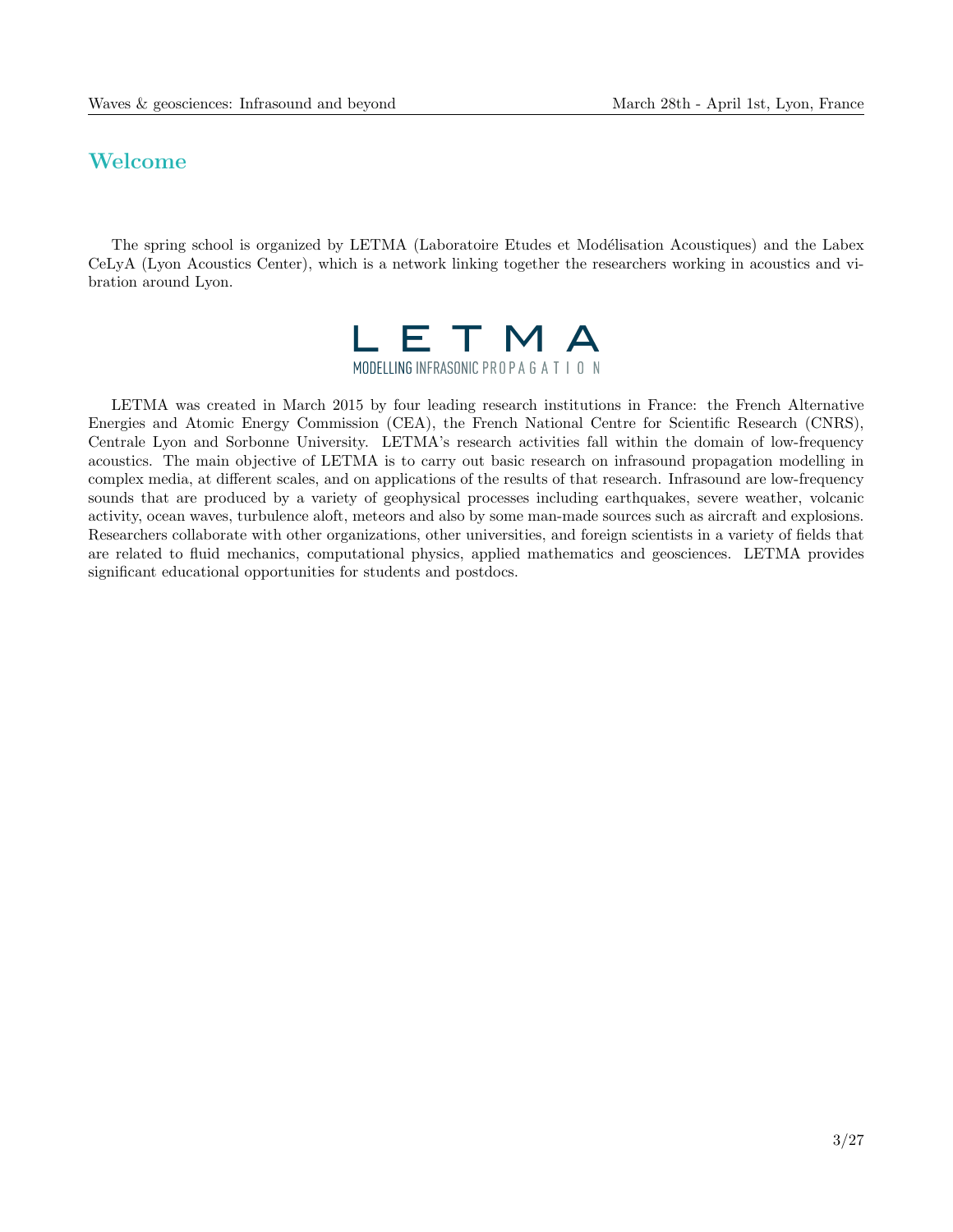| Waves & geosciences: Infrasound and beyond - Program | Friday April 1     | $08:00 - 08:30$ | Welcome coffee | $08:30 - 10:00$ | Data assimilation                      | O. Marsden (ECMWF) | <b>Coffee Break</b> | $10:30 - 12:00$          | atmospheric dispersion<br>Inverse problems for | L. Soulhac (LMFA)                 | $12:00 - 14:00$ | Lunch break                   |                 |                                       |                     |                            |                     |                 |                                                |                        |               |                                                                       |                                                                          |
|------------------------------------------------------|--------------------|-----------------|----------------|-----------------|----------------------------------------|--------------------|---------------------|--------------------------|------------------------------------------------|-----------------------------------|-----------------|-------------------------------|-----------------|---------------------------------------|---------------------|----------------------------|---------------------|-----------------|------------------------------------------------|------------------------|---------------|-----------------------------------------------------------------------|--------------------------------------------------------------------------|
|                                                      | Thursday March 31  | $08:00 - 08:30$ | Welcome coffee | $08:30 - 10:00$ | Contributed presentations              |                    | Coffee Break        | $10:30 - 12:00$          | geosciences (online)<br>Machine learning in    | S. Hosking (BAS)                  | $12:00 - 14:00$ | Lunch break                   | $14:00 - 15:30$ | Lightning                             | T. Farges (CEA)     | F. Coulouvrat (SU)         | Coffee Break        | 16:00 - 17:30   | Volcano acoustic                               | M. Ripepe (Firenze U.) | Gala dinner   |                                                                       | 1. Infrasound detection, association and data analysis - J. Vergoz (CEA) |
|                                                      | Wednesday March 30 | $08:00 - 08:30$ | Welcome coffee | $08:30 - 10:00$ | Presentations on LETMA's<br>activities | Coffee Break       | $10:30 - 12:00$     | Presentations on LETMA's | activities                                     | $12:00 - 14:00$                   | Lunch break     | 14:00 - 16:00                 | Lab session 1   |                                       |                     | Coffee Break               | $16:30 - 18:30$     | Lab session 2   |                                                |                        |               | 2. Infrasound propagation modeling (platform LETMA) - C. Khodr (LMFA) |                                                                          |
|                                                      | uesday March 29    | $08:00 - 08:30$ | Welcome coffee | 08:30 - 10:00   | Physics of infrasound<br>propagation   | R. Waxler (NCPA)   | <b>Coffee Break</b> | $10:30 - 12:00$          | Uncertainty quantification                     | Le Maitre (CMAP)<br>$\dot{\circ}$ | $12:00 - 14:00$ | Lunch break                   | $14:00 - 15:30$ | Detection algorithm for<br>infrasound | A. Le Pichon (CEA)  | M. Charbit (Telecom Paris) | <b>Coffee Break</b> | $16:00 - 17:30$ | Infrasound sources in<br>geosciences           | J. Assink (KNMI)       |               | Lab session:                                                          |                                                                          |
|                                                      | Monday March 28    |                 |                |                 |                                        |                    |                     |                          |                                                |                                   | $13:00 - 14:00$ | Welcome coffee - Introduction | $14:00 - 15:30$ | Atmosphere, structure and<br>dynamics | P. Salizzoni (LMFA) |                            | Coffee Break        | $16:00 - 17:30$ | CTBTO and advances in<br>infrasound monitoring | P. Mialle (CTBTO)      | 17:30 - 08:30 | Gravity waves (online)                                                | A. de la Camara (UCM)                                                    |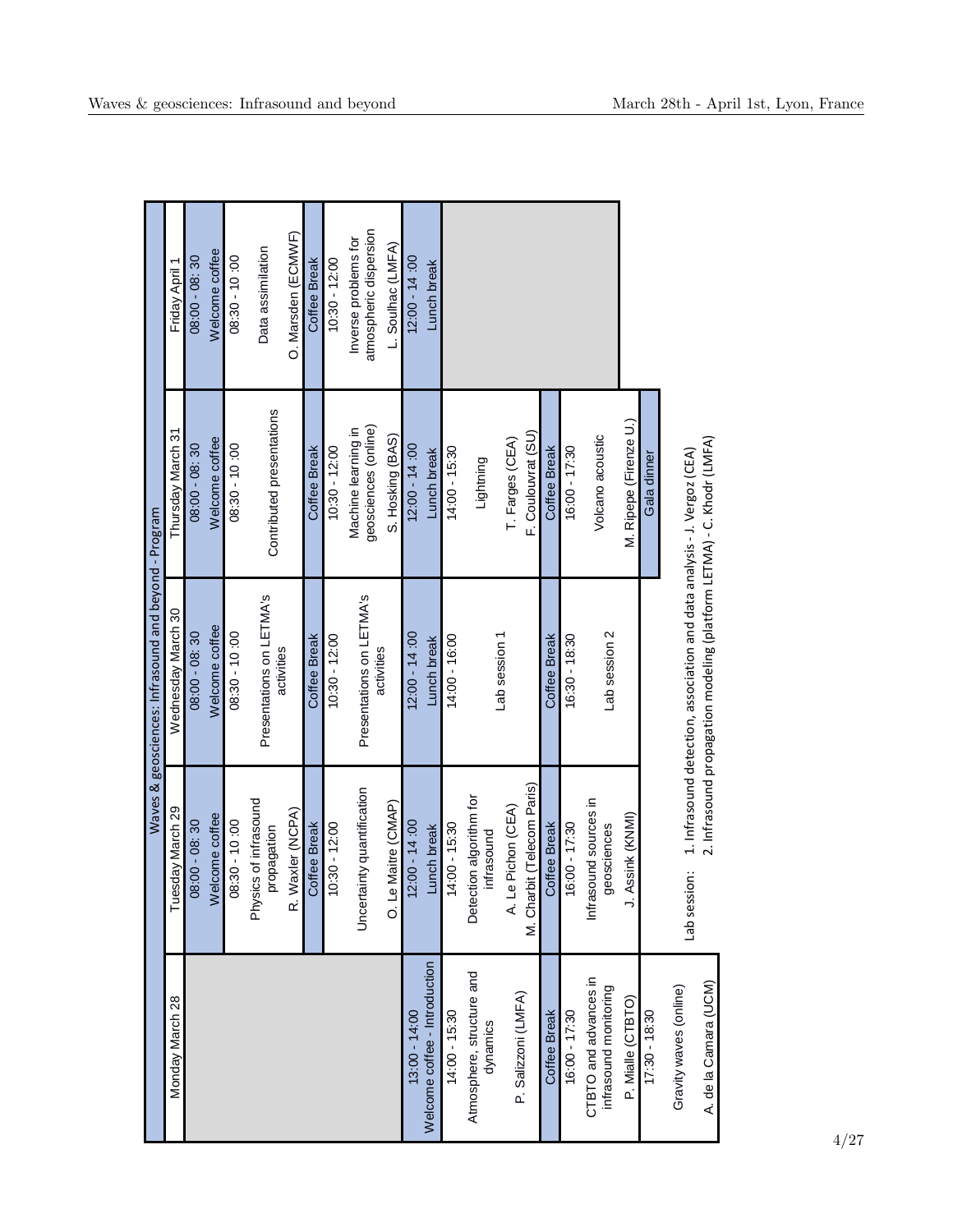## **Committees**

#### Scientific organizing committee

Philippe Blanc-Benon, CNRS Director of Research - Centrale Lyon François Coulouvrat, CNRS Director of Research - Sorbonne University Didier Dragna, Assistant Professor - Centrale Lyon Thomas Farges, Research Engineer - CEA Regis Marchiano, Professor - Sorbonne University Christophe Millet, CEA Director of Research - CEA

#### Local organizing committee

Philippe Blanc-Benon, Centrale Lyon Agnès Delebassée-Nabet, Labex CeLyA Didier Dragna, Centrale Lyon Codor Khodr, Centrale Lyon Marie-Gabrielle Perriaux, Centrale Lyon Laurent Pouilloux, Centrale Lyon Carine Zambardi, Labex CeLyA

## **Sponsors**

The Spring School was organized thanks to the funding received from CEA and Labex CeLyA. The organizing committee would like also to acknowledge the financial support of Sorbonne-Université, Centrale Lyon and Région Auvergne-Rhône-Alpes.

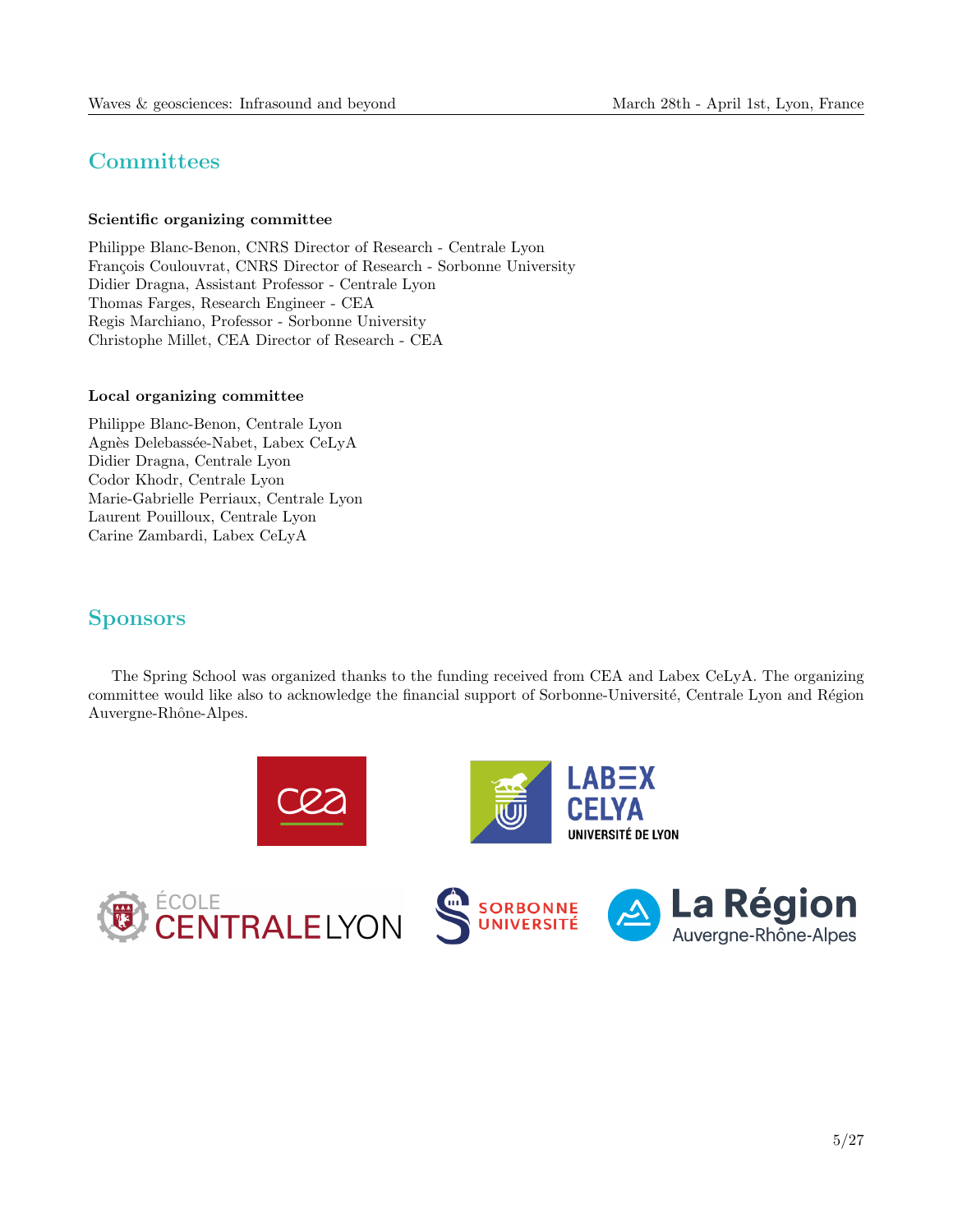## Program of the spring school

## Monday 28 March, 2022

10:00 Coffee break

Chair Person: Christophe Bailly

| 14:00 | Atmosphere, structure and dynamics<br>P. Salizzoni                                                                                    | 8      |  |  |  |  |  |  |
|-------|---------------------------------------------------------------------------------------------------------------------------------------|--------|--|--|--|--|--|--|
| 15:30 | Coffee break                                                                                                                          |        |  |  |  |  |  |  |
| 16:00 | CTBTO and advances in infrasound monitoring<br>P. Mialle                                                                              | 9      |  |  |  |  |  |  |
| 17:30 | Gravity waves<br>A. de la Cámara                                                                                                      |        |  |  |  |  |  |  |
|       | Tuesday 29 March, 2022                                                                                                                |        |  |  |  |  |  |  |
|       | Chair Persons: Christophe Millet, François Coulouvrat                                                                                 |        |  |  |  |  |  |  |
| 08:30 | Physics of infrasound propagation<br>R. Waxler                                                                                        | 11     |  |  |  |  |  |  |
| 10:00 | Coffee break                                                                                                                          |        |  |  |  |  |  |  |
| 10:30 | Uncertainty quantification and Bayesian calibration in computational geosciences<br>O. Le Maître                                      | 12     |  |  |  |  |  |  |
| 12:00 | Lunch break                                                                                                                           |        |  |  |  |  |  |  |
| 14:00 | Algorithms for infrasound detection and wave parameter estimation: state-of-the<br>art and new approaches<br>M. Charbit, A. Le Pichon | 13     |  |  |  |  |  |  |
| 15:30 | Coffee break                                                                                                                          |        |  |  |  |  |  |  |
| 16:00 | Infrasound sources in geosciences<br>J. Assink                                                                                        | 14     |  |  |  |  |  |  |
|       | Wednesday 30 March, 2022                                                                                                              |        |  |  |  |  |  |  |
|       | Chair Person: Regis Marchiano                                                                                                         |        |  |  |  |  |  |  |
| 08:30 | Presentation of LETMA's activities I                                                                                                  | 15     |  |  |  |  |  |  |
| 10:00 | Coffee break                                                                                                                          |        |  |  |  |  |  |  |
| 10:30 | Presentation of LETMA's activities II                                                                                                 | 15     |  |  |  |  |  |  |
| 11:30 | Flash poster presentation                                                                                                             | 18     |  |  |  |  |  |  |
| 12:00 | Lunch break                                                                                                                           |        |  |  |  |  |  |  |
| 14:00 | Lab session I                                                                                                                         | 21     |  |  |  |  |  |  |
| 16:00 | Coffee break                                                                                                                          |        |  |  |  |  |  |  |
| 16:30 | Lab session II                                                                                                                        | $21\,$ |  |  |  |  |  |  |
|       | Thursday 31 March, 2022                                                                                                               |        |  |  |  |  |  |  |
|       | Chair Persons: Thomas Farges, Daniel Juvé                                                                                             |        |  |  |  |  |  |  |
| 08:30 | Contributed presentations                                                                                                             | 22     |  |  |  |  |  |  |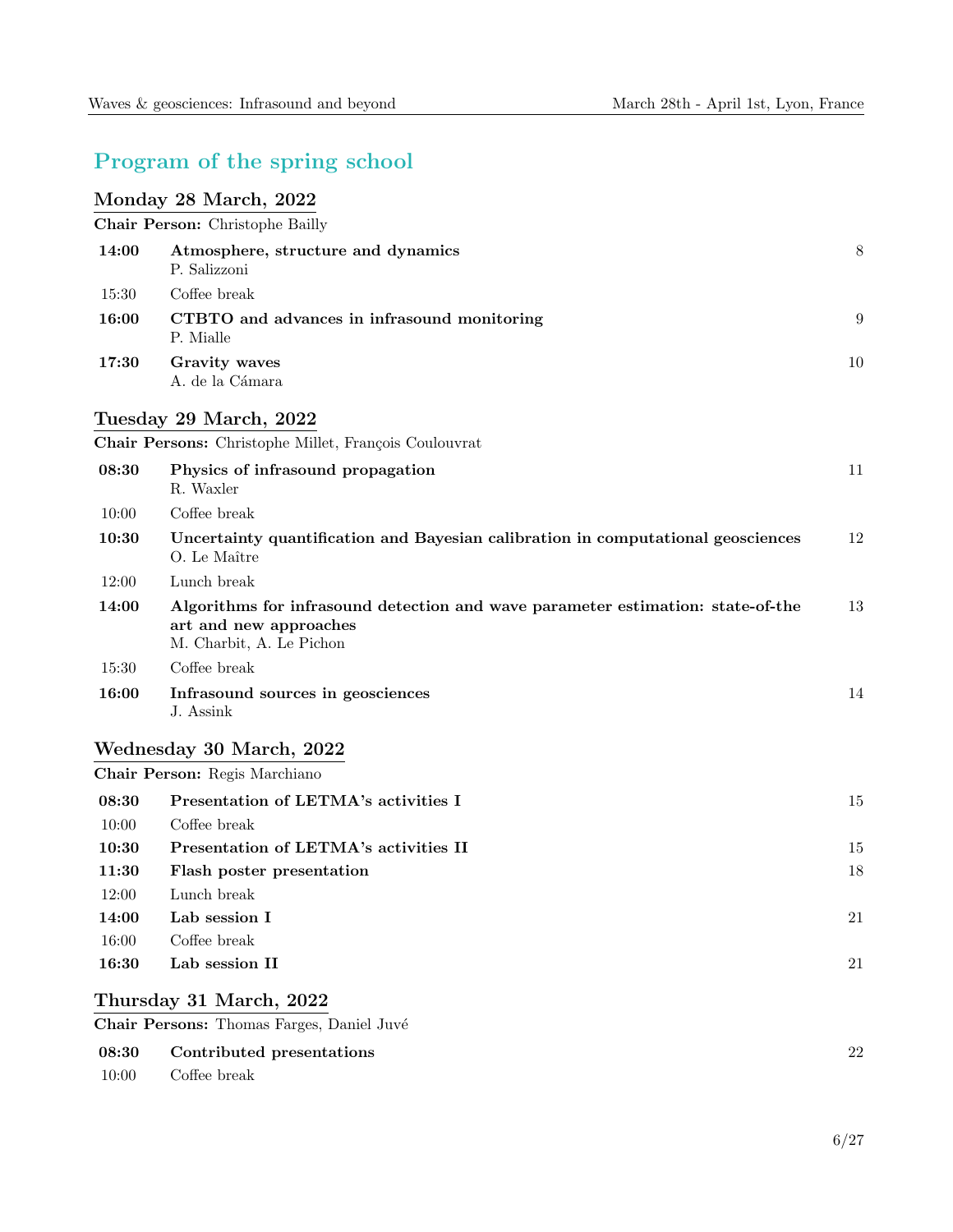| 10:30                                  | Machine learning in geosciences<br>S. Hosking             | 23 |  |  |  |
|----------------------------------------|-----------------------------------------------------------|----|--|--|--|
| 12:00                                  | Lunch break                                               |    |  |  |  |
| 14:00                                  | Lightning<br>T. Farges, F. Coulouvrat                     | 24 |  |  |  |
| 15:30                                  | Coffee break                                              |    |  |  |  |
| 16:00<br>Volcano acoustic<br>M. Ripepe |                                                           |    |  |  |  |
|                                        | Friday 1 April, 2022                                      |    |  |  |  |
|                                        | Chair Person: Philippe Blanc-Benon                        |    |  |  |  |
| 08:30                                  | Data assimilation<br>O. Marsden                           | 26 |  |  |  |
| 10:00                                  | Coffee break                                              |    |  |  |  |
| 10:30                                  | Inverse problems for atmospheric dispersion<br>L. Soulhac | 27 |  |  |  |

12:00 Lunch break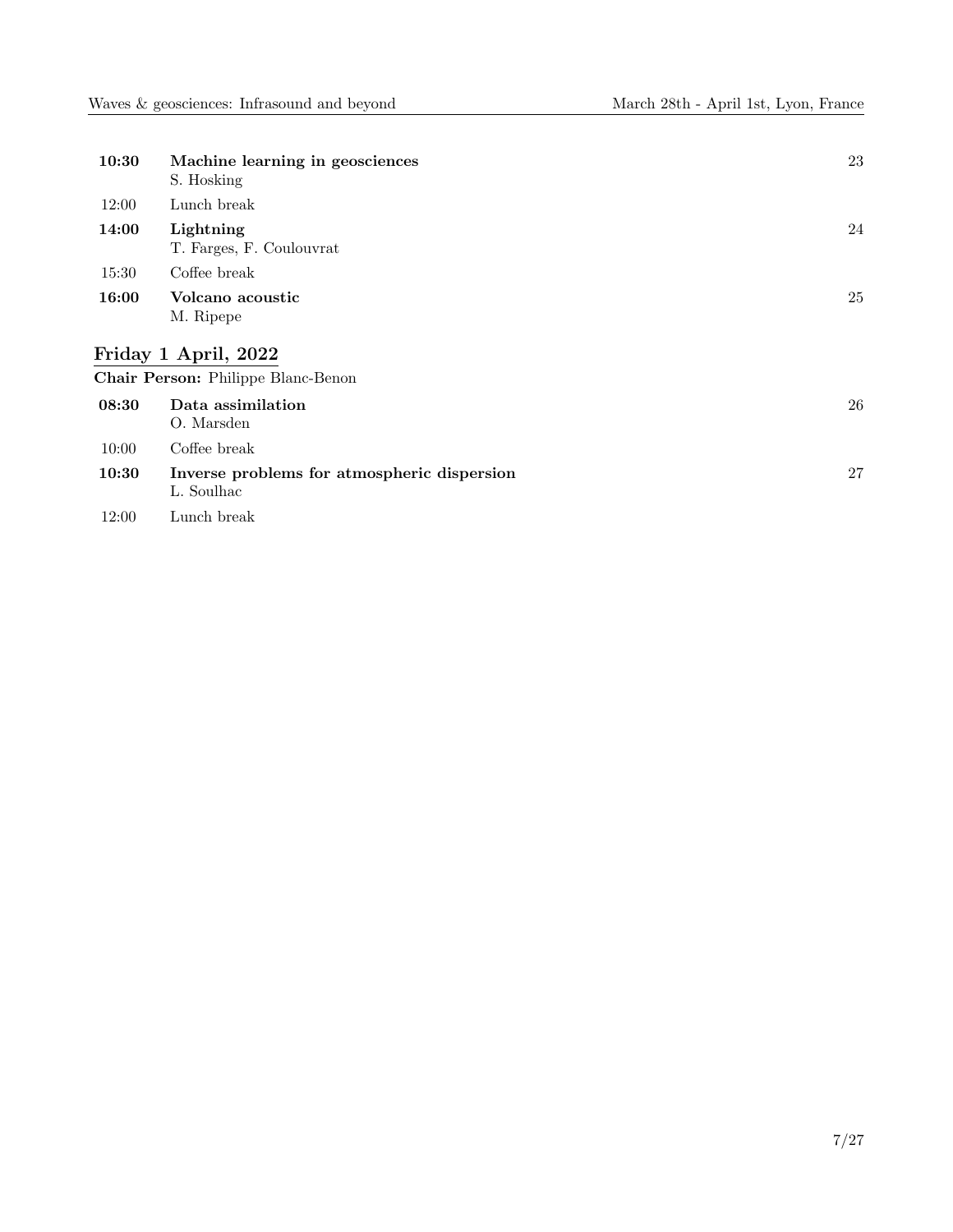#### Monday 28 March, 2022 - 14:00 / 15:30

#### Atmosphere, structure and dynamics

Pietro Salizzoni (LMFA, Centrale Lyon, France)

The Earth's atmosphere is a unique environment, within which take place a huge variety of physical phenomena. Among these, our focus is on those that produce the climatic and meteorological conditions having a direct impact on our every day life. Radiative properties of the atmosphere, as determined by its chemical composition, play an essential role in mitigating the climatic condition on Earth. Simple mathematical model of these transfers enlighten the role of the atmosphere in warming the Earth surface, through the well known green-house effect, and allow for a relatively accurate estimate for the height of the troposphere, the region within which most of meteorological phenomena occur. To obtain realistic estimate of the vertical temperature gradient within the atmosphere, we have however to include another phenomenon, notably the heat (sensible and latent) transfer between the earth surface and the lower atmosphere. This forcing gives rise to a complex motion of masses of air on a wide variety of temporal and length scale, which is in turn deeply affected by the rotation of Earth. The latter is responsible for the characteristic dynamics that can be observed at the synoptic scales: the recirculation of cyclones and anticyclones, the rising of high altitude air streams (characterised by very intense velocities), and the occurrence of large scale waves surrounding the polar regions. The modelling of the dynamics of the atmosphere represent nowadays several challenges. Most of these deal with dynamical and thermodyanmical phenomena related to the changing state of water, that further amplify the complexity of the turbulent atmospheric motions, and call into question our ability in making prediction both for short term weather forecasts and long term climate scenarios.

#### About the speaker:

Pietro Salizzoni holds a Bachelor degree in Environmental Engineering from Politecnico di Torino and a PhD in Environmental Fluid Mechanics. He is currently Professor at Ecole Centrale de Lyon. His teaching and research ´ activities address physical phenomena associated with natural and technological risks, both accidental and persistent, with a focus on the dynamics of environmental flows. In particular, his studies deal with pollutant dispersion in the urban atmosphere, the propagation of hot smokes in free and confined environments, the ventilation of road tunnel in case of fire, the characterization of atmospheric dispersion of toxic and flammable substances, the transfer within the environment and food chain of dioxin and other persistent organic pollutants.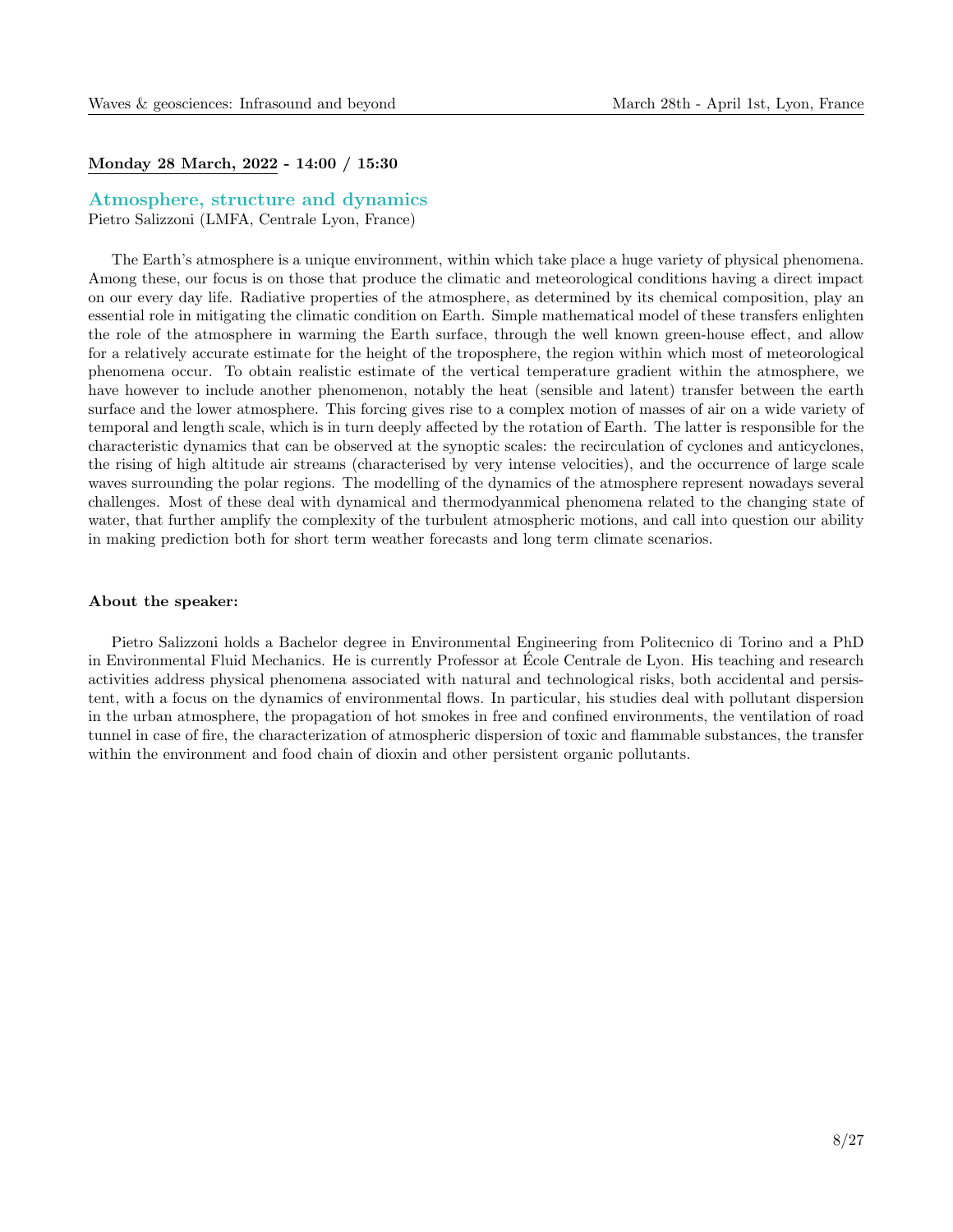#### Monday 28 March, 2022 - 16:00 / 17:30

#### CTBTO and advances in infrasound monitoring

Pierrick Mialle (CTBTO, Austria)

For 25 years, the Comprehensive Nuclear-Test-Ban Treaty Organization (CTBTO) operates the International Monitoring System (IMS), which comprises four networks with different sensor technologies: seismic, hydroacoustic, infrasound and radionuclides (Kalinowski and Mialle, 2021). The purpose of the IMS sensor network is to detect, identify and locate nuclear explosions underground, underwater or in the atmosphere. Upon completion, the infrasound component of the IMS network will consist of 60 infrasound stations to survey the atmosphere of which 53 are operational as of March 2022. In 2001, when the first data from an IMS infrasound station started to arrive in near real-time at the International Data Centre (IDC), its infrasound processing system was in a premature state. The IDC embarked for a multi-year design and development of its dedicated processing system, which led to operational IDC automatic processing and interactive analysis systems in 2010. In the next ten years the IDC produced over 40,000 infrasound events reviewed by expert analysts.

In an effort to continue advancing its methods, improving its automatic system and providing software packages to CTBTO users, the IDC focuses on several projects. First, the automatic system for the identification of valid signals that has been redesigned with the development of DTK-(G)PMCC (Progressive Multi-Channel Correlation) in collaboration with the Commissariat à l'Energie Atomique et aux Energies Alternatives (CEA), and which is made available to CTBTO users within NDC-in-a-Box. And second in order to replace its legacy network processing system, an infrasound model was developed for the automatic waveform network processing software NET-VISA with an emphasis on the optimization of the network detection threshold by identifying ways to refine signal characterization methodology and association criteria.

Ongoing and future improvements of the IDC processing system are planned to further reduce IDC analyst workload and offer better capabilities to CTBTO users that includes atmospheric propagation modeling and enhancements of the automatic pipeline components.

#### About the speaker:

Pierrick Mialle is seismic-acoustic officer at the Comprehensive Nuclear-Test-Ban Treaty Organization in Vienna. Since 2008, he is a scientist and project manager at the International Data Centre (IDC) with a focus on infrasound technology. He leads the IDC infrasound programme. His area of expertise includes waveform data processing, the study of natural and man-made events using infrasound technology. He also has a strong interest for civil and scientific applications using CTBT data and products. Prior to that Pierrick Mialle was a researcher at the Commissariat `a l'Energie Atomique et aux Energies Alternatives (Atomic Energy and Alternative Energies Commission) in France.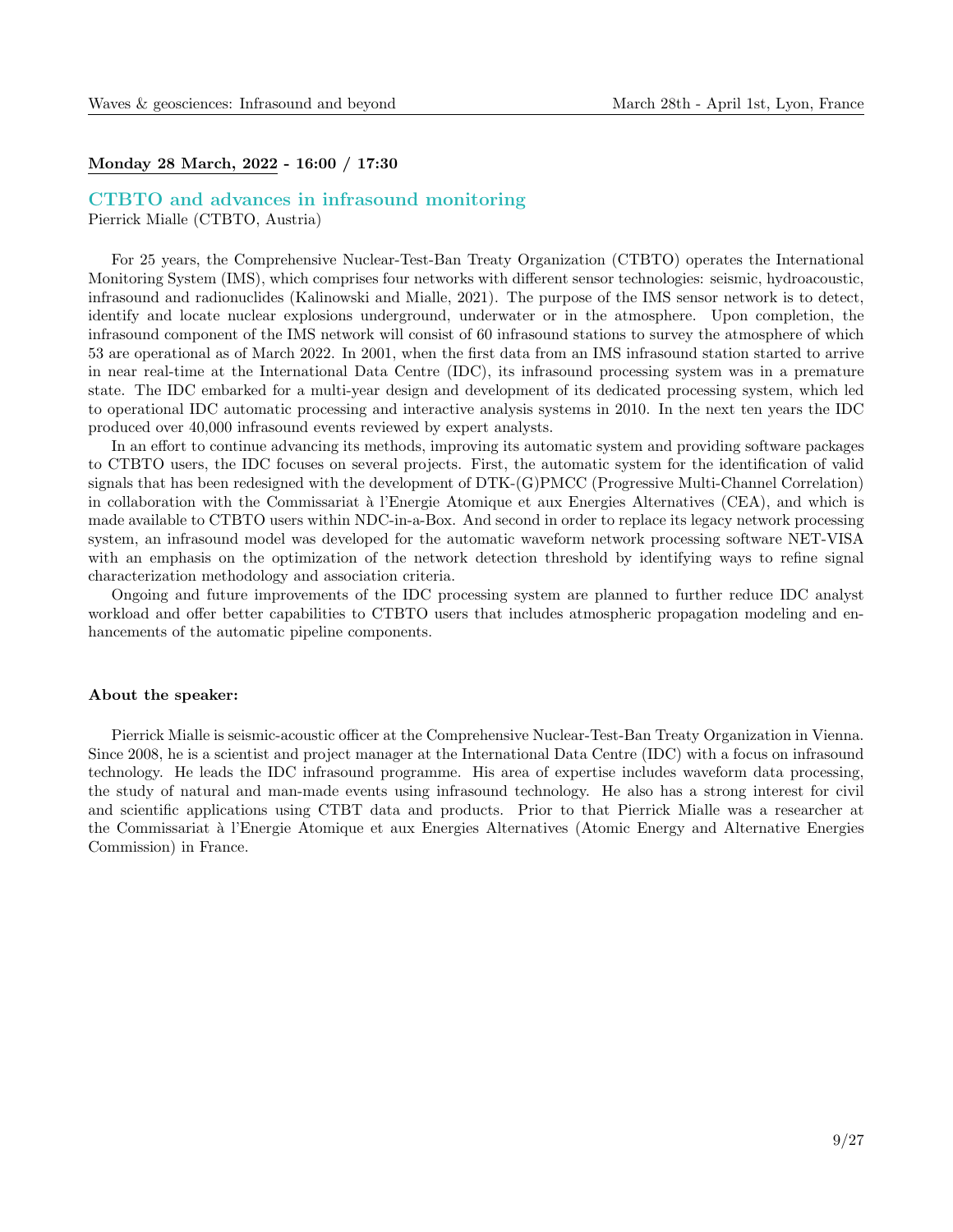#### Monday 28 March, 2022 - 17:30 / 18:30

#### Gravity waves

Alvaro de la Cámara (Universidad Complutense de Madrid, Spain)

Gravity waves in the atmosphere are oscillations maintained by the vertical stratification of density in the atmosphere. They have spatial scales that range from tens to hundreds of kilometers, which makes their observation a challenge. Observational platforms typically have to decide between spatial coverage (regional versus global) and resolution (capturing the full spectrum versus just the larger scales). Their effects on atmospheric dynamics are multiple; they interact with turbulence in the planetary boundary layer, with cirrus cloud formation in the upper troposphere, modify the paths of infrasound propagation, or maintain a much warmer wintertime mesopause than the summer counterpart, just to mention a few.

This presentation will provide an overview of the general characteristics of atmospheric gravity waves, some of their impacts on the circulation of the atmosphere, and the treatment they require in general circulation models.

#### About the speaker:

Alvaro de la C´amara is an associate professor with the Department of Earth Physics and Astrophysics at Universidad Complutense de Madrid, Spain. Before, he worked as a postdoctoral researcher at LMD and CMLA (CNRS) in France, and NCAR (National Center for Atmospheric Research) in the USA. His research interests and experience are on the topics of middle atmospheric dynamics and modeling, including stratosphere-troposphere interactions, climate variability and gravity wave parameterizations for climate models.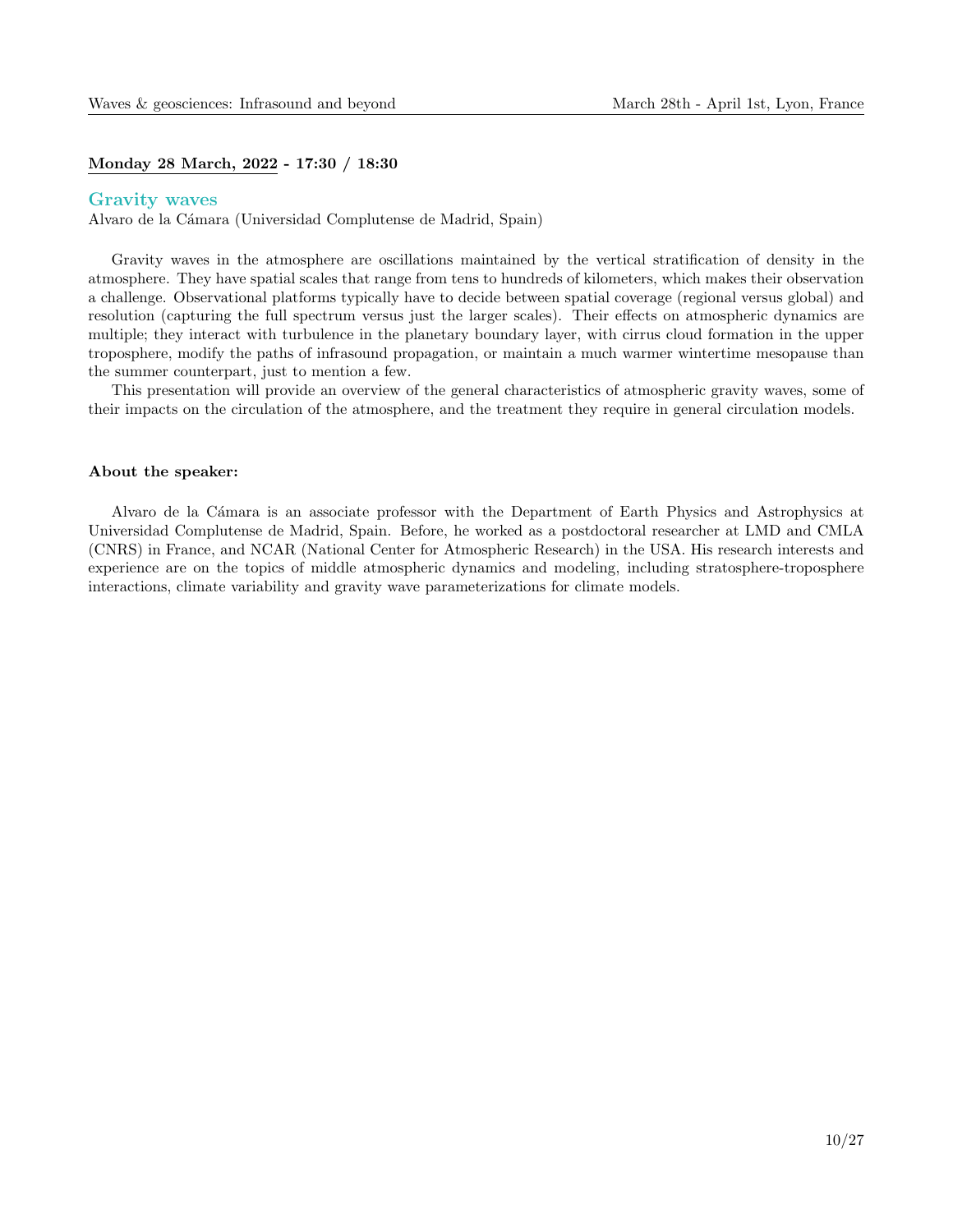#### Tuesday 29 March, 2022 - 8:30 / 10:00

#### Physics of infrasound propagation Roger Waxler (NCPA, USA)

The physics of infrasound propagation in the atmosphere will be discussed. Fluid Mechanics, in which sound arises as compression/rarifaction waves, will be taken as the fundamental, underlying physical model. The linear approximation to the equations of Fluid Mechanics will be introduced. It will be seen that superposition and spectrum preservation are features of the linear approximation, and thus approximations themselves. Non-linear corrections will be touched upon. We will then focus on the linear approximation. Acoustic attenuation will be introduced and its physical basis described. Sound propagation models will then be developed. Refraction by temperature gradients and by wind shear will be illustrated using propagation models. This will require specification of the atmospheric state at the time of propagation. The prominent features of the Earth atmosphere, and their role in infrasound propagation will be discussed as will the available atmospheric specifications. Finally, we will discuss the role of non-linearity in atmospheric infrasound.

#### About the speaker:

Roger Waxler is a Mathematical Physicist by training who started his scientific career proving theorems about mathematical problems that arise in Quantum Mechanics. He drifted into Atmospheric Acoustics a bit more than twenty years ago and was delighted to see that much of the mathematics needed was similar to that used in Quantum Mechanics. Since then he has been involved in the development of the NCPAprop infrasound propagation sofware package. He has taken part in the design and execution of numerous field experiments, and has learned just enough signal analysis to deal with the resulting data.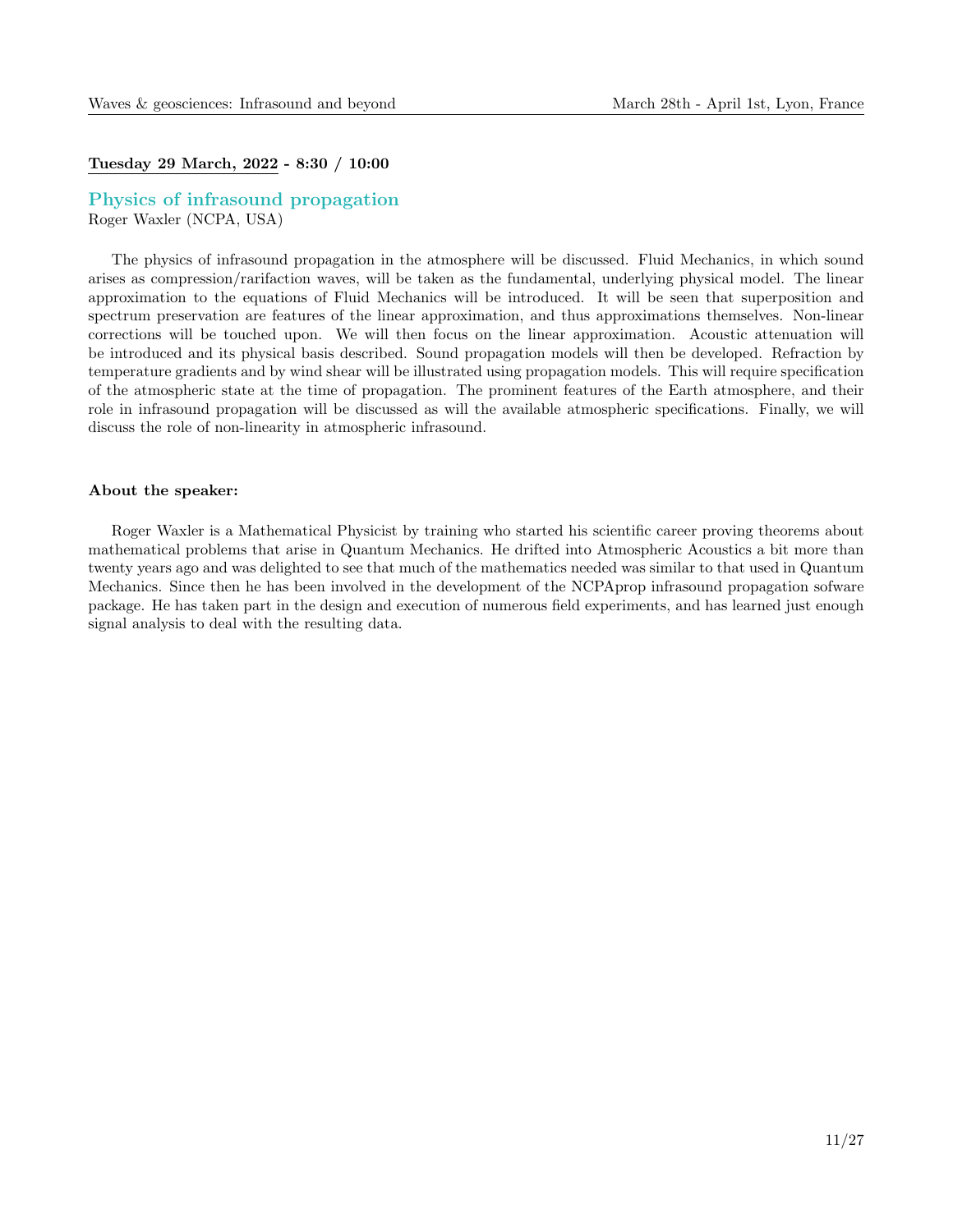#### Tuesday 29 March, 2022 - 10:30 / 12:00

#### Uncertainty quantification and Bayesian calibration in computational geosciences Olivier Le Maˆıtre (CMAP, France)

Uncertainty quantification (UQ) is crucial to simulations in geo-science. The last decade has witnessed the fast emergence of large-scale simulation infrastructures (HPC) and experimental capabilities (monitoring, imaging). This progress has raised the expectation of effectively improving numerical predictions by relying on complex computational models calibrated on massive measurements. Unfortunately, these promises remain out of reach and do not transform into reality. This presentation will show several advanced UQ techniques and calibration approaches applied to geoscience problems. These examples are selected to illustrate the need for holistic approaches in predictive simulations and the risk of focusing on one specific aspect (physical modeling, numerical modeling, or data collection) rather than balancing their respective contributions.

#### About the speaker:

Olivier Le Maˆıtre is a CNRS senior researcher at the Center for Applied Mathematics of the Ecole Polytechnique (France). Before joining CNRS in 2009, he was a Professor Assistant in the Mechanical Engineering Department of the University of Evry Val d'Essonne (France). Affiliated to LIMSI from 2009 to 2019, he held multiple visiting research and professor positions at Johns Hopkins University and Sandia National Laboratories. From 2013 to 2015, he was Visiting Professor at Duke University and Visiting Faculty at the King Abdullah University of Science and Technology (KAUST). He is currently a permanent member of the joint Inria-CNRS-Polytechnique team PLATON. After a Ph.D. (1998, Université du Havre, France) on non-linear fluid-structure interaction problems, he started a long term collaboration with Pr. Omar Knio (Johns Hopkins University) on Uncertainty Quantification (UQ) with the development of stochastic spectral methods and their applications to a broad range of non-linear models. Over the years, his research has evolved to encompass sensitivity analysis, Bayesian inference, robust optimization, and other thematics related to uncertainty management. He has published more than 100 paper and his contributions range from the formulation of UQ problems to their efficient numerical solution and HPC implementations. They have been applied in several domains, including environmental and geo-sciences, fluid engineering, nuclear engineering, combustion and reactive systems, aerospace (reentry, launchers), and naval engineering.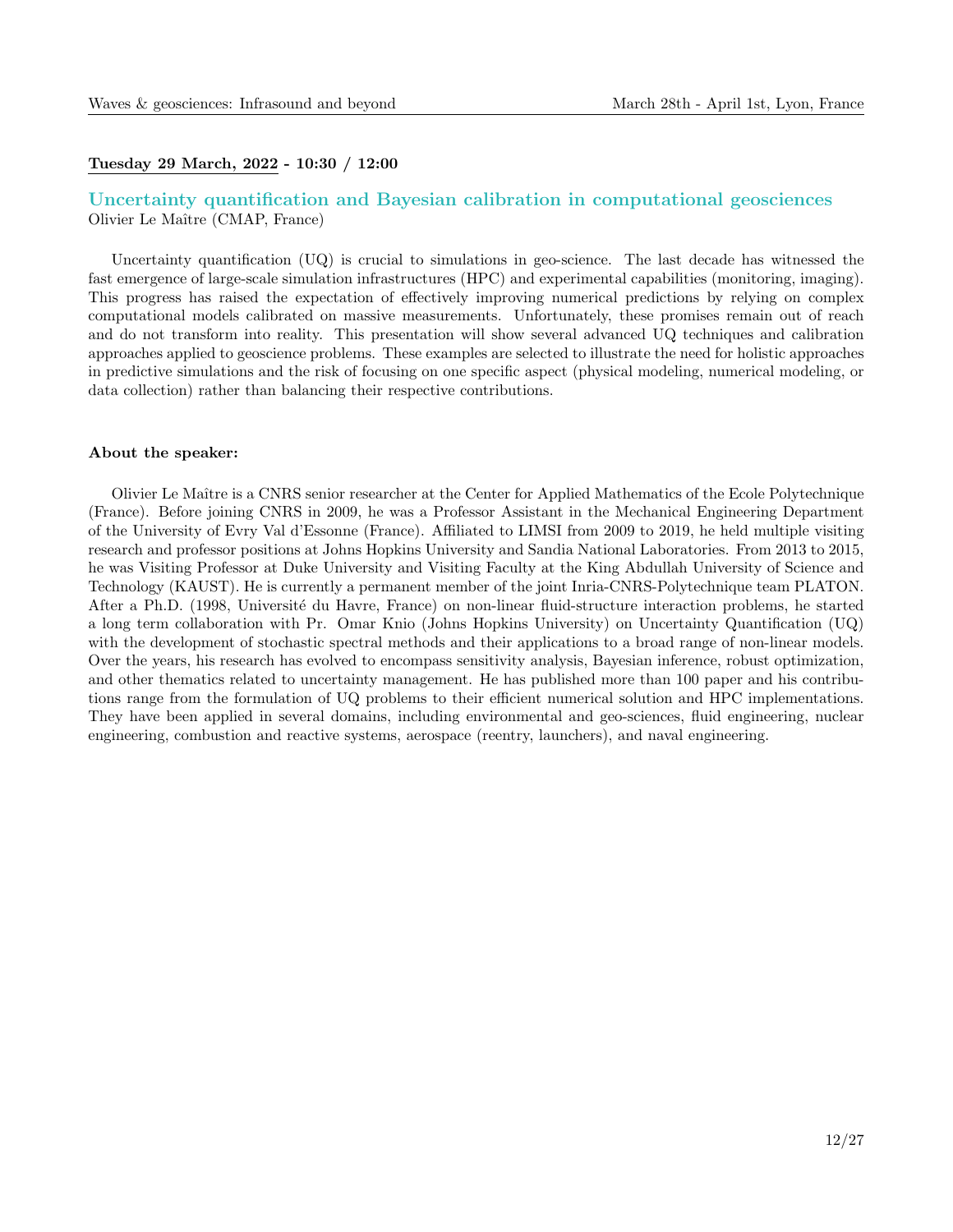#### Tuesday 29 March, 2022 - 14:00 / 15:30

#### Algorithms for infrasound detection and wave parameter estimation: state-of-the art and new approaches

Maurice Charbit (Institut Mines-Telecom, France), Alexis Le Pichon (CEA, France)

Infrasound are low-frequency acoustic waves with frequencies less than 20 Hz. An important property of these waves is their capability to travel through the atmospheric waveguide structure over thousands of kilometers. The infrasound technology is one component of the International Monitoring System (IMS) being used to monitor compliance with the Comprehensive Nuclear Test-Ban Treaty (CTBT). The performance of IMS infrasound network strongly depends on station-specific environmental noise, which exhibits significant spatial-temporal variation. Its detection capability is a key concern since ubiquitous coherent noise generated by repetitive natural or anthropogenic made processes interfere with the detection and identification of explosive events. The two main issues are the detection of signals of interest embedded in the background noise and the estimation of the direction of arrivals of the coherent waves. The need to distinguish between incoherent wind noise and real coherent infrasonic wave signals has motivated the development of different approaches.

We first review state-of-the-art methods which include the Time Difference Of Arrival (TDOA) method on which the Progressive Multi-Channel Correlation (PMCC) is based, beamformer and focusing techniques, as well as algorithms based on subspace decomposition developed initially for multi-source narrowband signals (e.g. MUSIC, CLEAN). We also present new results derived from the likelihood function of a parametric stochastic model. We establish the expressions of both the Generalized Likelihood Ratio Test (GLRT) and the Maximum Likelihood Estimator (MLE) of the wavefront parameters (e.g. back-azimuth, trace velocity). The major results are on one hand the expression of the asymptotic distribution of the GLRT under null hypothesis (absence of spatially coherent signals), leading to the p-value computation, and on the other hand the expression of the asymptotic covariance of the MLE.

The Multi-Channel Maximum-Likelihood (MCML) detection and estimation method is implemented in the time-frequency domain in order to avoid the presence of interfering signals. Extensive simulations with synthetic signals show that MCML outperforms the state-of-the-art multi-channel correlation detector algorithms in terms of detection probability and false alarm rate in poor signal-to-noise ratio scenarios. We illustrate the use of the MCML on real data from the International Monitoring System (IMS) and show how the improved performances of this new method lead to a refined analysis of events in accordance with expert knowledge.

#### About the speakers:

Maurice Charbit is a Professor Emeritus at Telecom-Paris since 2013. He is also Research and Development Officer at OZE-energies, since October 2016 for energy/comfort management of office buildings. He has been a consultant with CEA since 2010 and was a consultant for CTBT in Vienna in 2016, 2017 and 2018. His domains of interest cover statistics for signal processing, array processing and data sciences.

Alexis Le Pichon is geophysicist at CEA, in charge of Infrasound research activities on topics relevant to Comprehensive Nuclear-Test-Ban Treaty Organization (CTBTO), including operation of low-frequency microphone arrays, automated signal processing for detection and source location or atmospheric remote sensing methods. He received in 2003 the award Science and Defence, delivered by Ministry of Defence for the development and optimization of infrasound monitoring techniques at CEA DAM.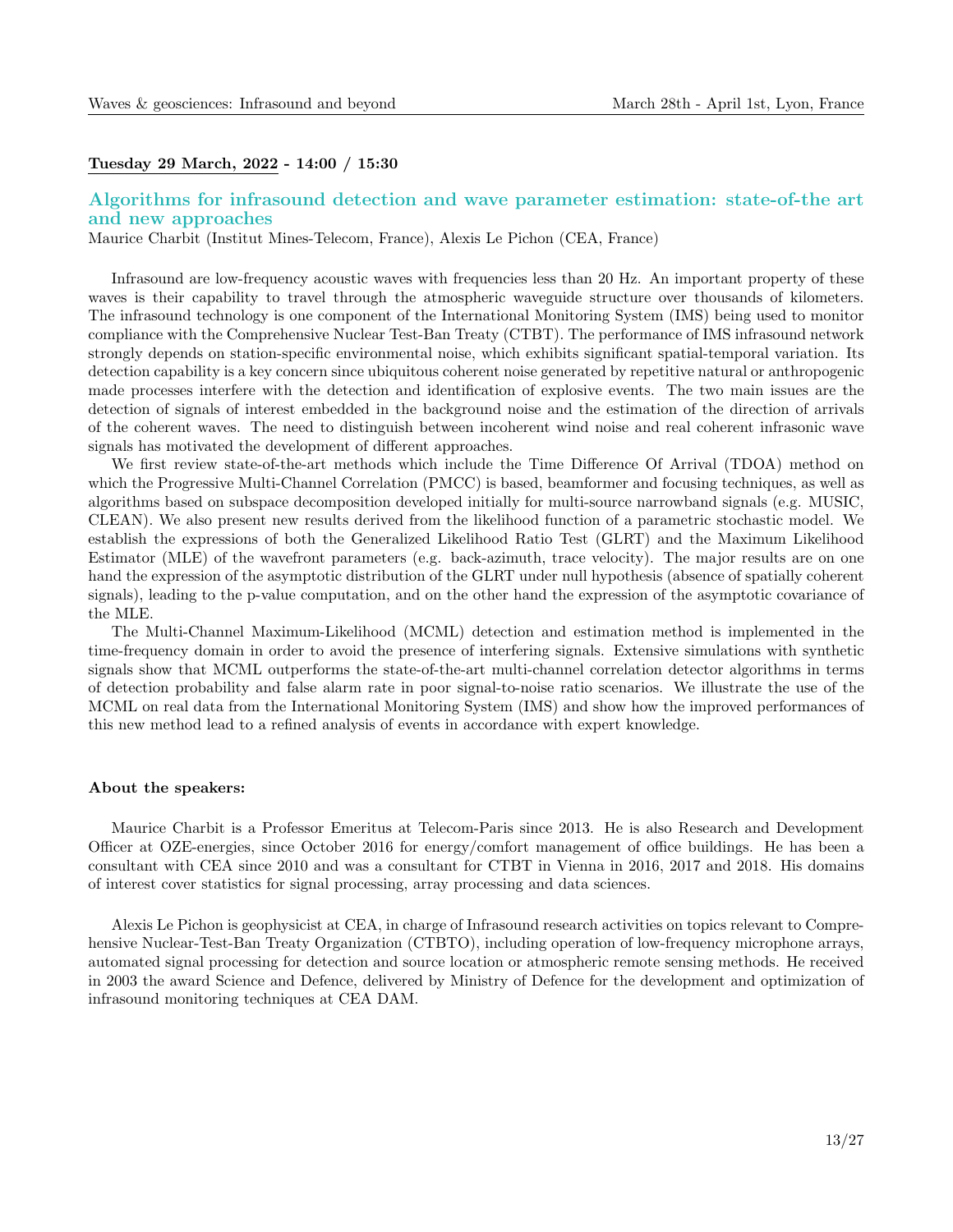#### Tuesday 29 March, 2022 - 16:00 / 17:30

## Infrasound sources in geosciences

Jelle Assink (KNMI, Netherlands)

Infrasound waves are low-frequency acoustic waves with frequencies between 3 mHz and 20 Hz, which are inaudible to humans. Because infrasound waves undergo very little absorption, infrasound can propagate over thousands of kilometers through atmospheric waveguides. The atmospheric 'soundscape' consists of contributions from both geophysical and man-made infrasound sources, that can be detected across the infrasonic frequency band as small-amplitude pressure waves, even over very large distances. Sensitive barometers, or microbarometers, are used for the detection of infrasound waves. At longer ranges, infrasound arrays are in place to detect coherent infrasound with amplitudes below the noise level. Over the past decades, infrasound has evolved as a monitoring technique for various sources of interest, including volcanoes, meteors, earthquakes and calving glaciers. The International Monitoring System (IMS) that has been installed for the verification of the Comprehensive-Nuclear-Test-Ban-Treaty (CTBT) has been the backbone for much of the infrasound research around the world. In this lecture, we will review several sources that are routinely detected on the global infrasound network. The elegance of infrasound is that it is a passive monitoring technique that allows one to learn something about a geophysical source by simply listening to it. The available datasets allow for studies with temporal resolutions ranging from seconds to decades, which begin to allow for climatological studies.

#### About the speaker:

Jelle Assink is a Senior Geophysicist with the Seismology and Acoustics department at the Royal Netherlands Meteorological Institute (KNMI). He makes use of seismic and acoustic data for the study of these waves in the Earth, Ocean & Atmosphere. His efforts have contributed to the use of infrasound for atmospheric remote sensing, the monitoring of natural hazards and the verification of the Comprehensive Nuclear-Test-Ban Treaty (CTBT). For his research, he has developed algorithms for data processing and infrasound propagation modelling. He is currently responsible for the operations of KNMI's microbarometer array network and he is interested in synergies with other measurement techniques. Before joining KNMI in 2015, he worked at the National Center for Physical Acoustics in Oxford, MS, USA and the Alternative Energies and Atomic Energy Commission (CEA) near Paris, France.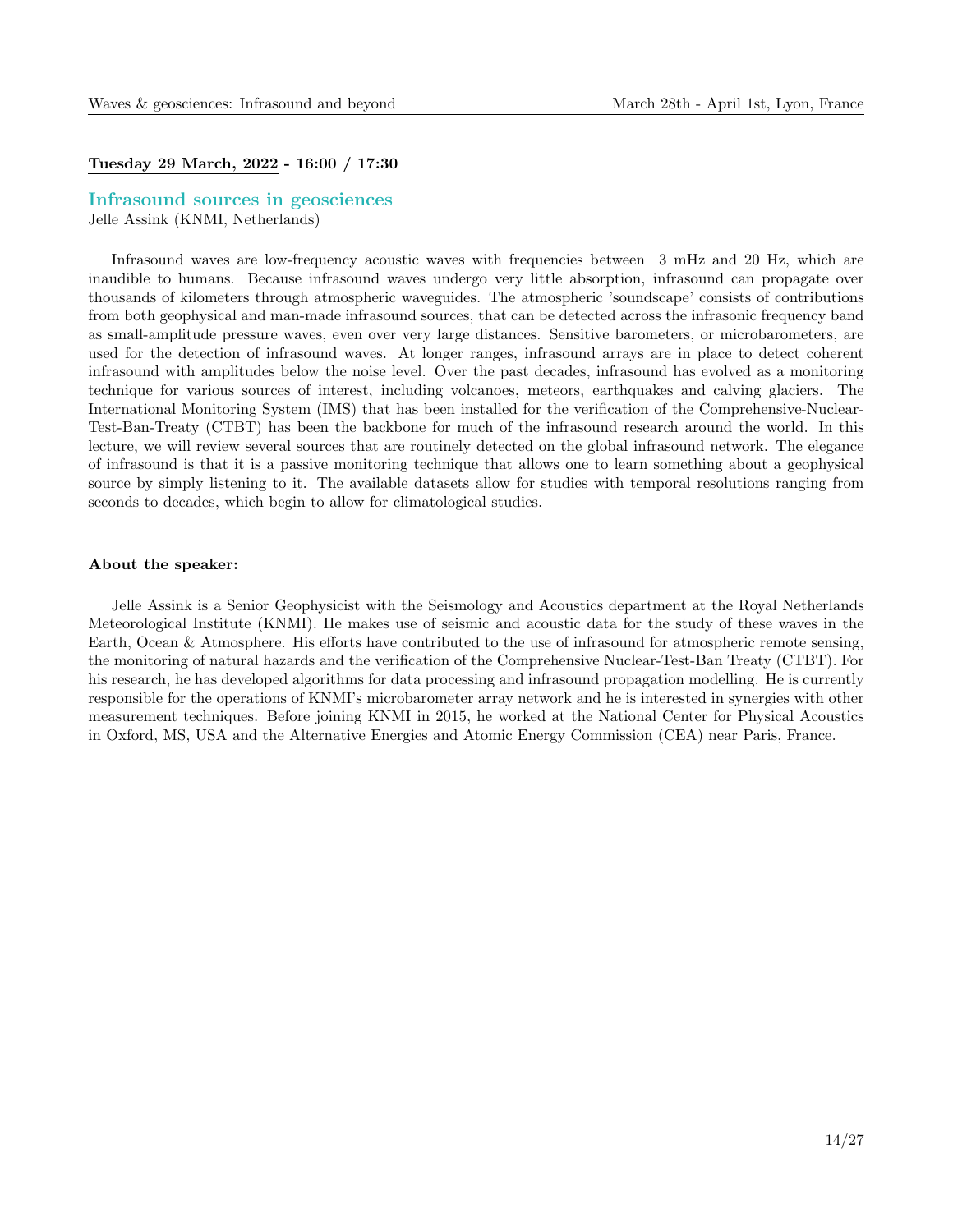#### Wednesday 30 March, 2022 - 08:30 / 10:00 - 10:30 / 11:30

#### Presentation of LETMA's activities

This session aims at presenting the recent activities carried out within LETMA. The time allocated for each presentation is 15 minutes.

#### PLetma—Parallel software package for intensive infrasound simulation

Codor Khodr (LMFA, Centrale Lyon, France)

The Plateform of the Laboratory of Studies and Modeling in Acoustics (PLetma) is a suite of scientific softwares developed by the partner institutions of LETMA since 2015. Currently under development, it contains four different models, namely 3D ray-tracing, 3D non-linear one-way equation, 3D normal modes and 2D direct Navier–Stokes, as well as user interfaces for model execution and data visualization. The aim of this package is to provide a set of complementary tools for the modeling of broadband infrasound signals in a moving inhomogeneous atmosphere. It allows to cover a large panel of low-frequency propagation problems arising in geophysics or engineering. Implemented with MPI and OpenMP, the package relies on parallelism to improve computational efficiency of simulations. Comparisons between the four methods are presented for a test case on long-range infrasound propagation.

#### 3D nonlinear propagation in heterogeneous atmosphere with the software FLHOWARD3D Regis Marchiano (Sorbonne-Université, France)

FLHOWARD3D is a one-way numerical method developed to simulate the propagation of nonlinear waves through heterogeneous media. It has been designed to be a good tradeoff between a high-fidelity solver incorporating different physical effects and the computational time thanks to its one-way nature and its efficient parallelization. It manages diffraction, nonlinear propagation, absorption, relaxation, effects due to both scalar and vectorial heterogeneities. Therefore, it is well suited to study the propagation of low frequencies waves with high amplitude through realistic atmospheres. During the talk, the model and the numerical procedure will be explained. Then, several examples will be presented to evaluate the relevance of this method in the context of low frequency waves.

#### Complex ray tracing algorithm for infrasound propagation in the atmosphere

Annie Zelias (Sorbonne-Université, France)

In the framework of the Comprehensive nuclear-Test Ban Treaty, micro-barometric stations of the International Monitoring System network detect various powerful natural and anthropogenic infrasound sources. For impulsive ones recorded at distances less than thousand kilometers, stations are frequently located in geometrical shadow zones, where the ray tracing method cannot predict the acoustic signal. This can however be overcome by generalizing the method to complex ray tracing, which takes into account diffraction effects required to simulate arrivals into the shadow zone. This method is here applied to long range infrasound propagation in a stratified and moving atmosphere by a numerical algorithm computing both real and complex eigenrays. This method provides wave arrival times, azimuths, apparent velocities and over-pressures at a set of stations, including those in the shadow zone of caustics. Algorithm efficiency and robustness are illustrated by two numerical examples: explosion at a ground-based point source and the sonic boom from a meteorite atmospheric entry.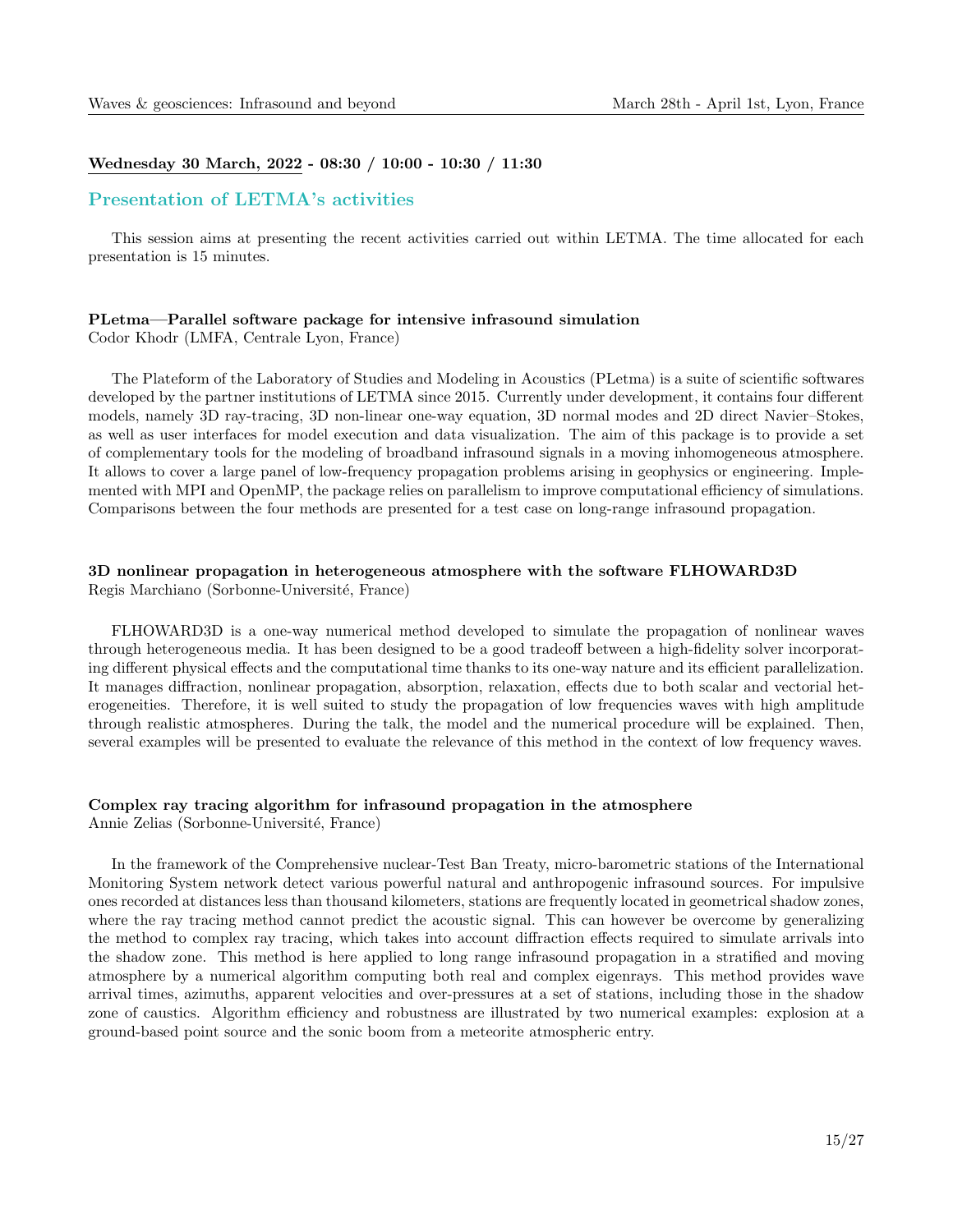#### Experimental studies on the propagation and reflection of shock waves at the laboratory scale Sébastien Ollivier (LMFA, Centrale Lyon, France)

The experimental study of the phenomena of propagation in the atmosphere or reflection on the ground of acoustic waves of high level and of finite duration such as the sonic boom or detonations (of natural or human origin) is generally difficult for several reasons: the source of noise is generally not controlled (time of appearance, position, characteristic of the source); (ii) neither the propagation medium nor the reflection surface are well characterized at acoustic scales; (iii) the ability to measure waves is limited (number of sensors, positioning, spectrum). Small-scale experiments carried out in the laboratory make it possible to observe phenomena of propagation or reflection of shock waves in a controlled environment, and provide additional information to numerical simulations and large-scale observations. We will present experimental methods and examples of results obtained with this approach.

#### Propagation of spherical weak blast waves over rough surfaces

Didier Dragna (LMFA, Centrale Lyon, France)

The reflection of weak blast waves over rough surfaces is analyzed. First, an experimental study at the laboratory scale is presented. Compared to a smooth reference surface, the rough surface induces a reduction of the Mach stem height. Oscillations on the pressure waveforms are observed near the surface and can induce an increase of the peak overpressure. Numerical simulations are performed and allow a good quantitative agreement with the measurements. Second, a numerical study is then carried out in order to analyze in detail the effect of roughness on the reflection pattern of a weak blast wave. The trajectory of the triple point is investigated depending on the roughness scale. The oscillations on the waveforms are related to the presence of surface wave, that propagates along the rough surface.

#### Propagation of uncertainty for the prediction of hurricane-induced storm surges Pierre Sochala (CEA, France)

We present a polynomial chaos-based framework to quantify the uncertainties in predicting hurricane-induced storm surges. Perturbation strategies are proposed to characterize poorly known time-dependent input parameters, such as tropical cyclone track and wind as well as space-dependent bottom stresses, using a handful of stochastic variables. The input uncertainties are then propagated through an ensemble calculation and a surrogate model is constructed for performing the statistical analysis that includes a global sensitivity analysis. Using the ADvanced CIRCulation model, the procedure is illustrated by simulating the flooding caused by Hurricane Gustav 2008 where the track and intensity are perturbed along with the bottom friction coefficients. To extend this work, the use of infrasound may be relevant for the characterization of the uncertainties related to the track and wind field of the hurricane. Indeed, some studies have shown that relationships exist between the microbarom signal generated by storms and their forward speed and intensity.

#### Insight of the glacier dynamics in the region of Qaanaaq, Greenland, using infrasound data Sentia Oger (CEA, France)

Polar ice caps represent the largest reservoir of freshwater on Earth, with ice volumes of 57.9 m and 7 m sea level equivalent. In the context of climate change, we observe an increase of ice discharge in the Ocean. In Greenland, fractures (i.e. calving) and submarin melting of marine-terminating (tidewater) glacier account for more than 80% of the Greenland ice loss. However, because the mechanisms at play are still unresolved, it is not possible to predict the future behavior of these glaciers and its associated sea -level rise. Dynamics of tidewater glaciers generate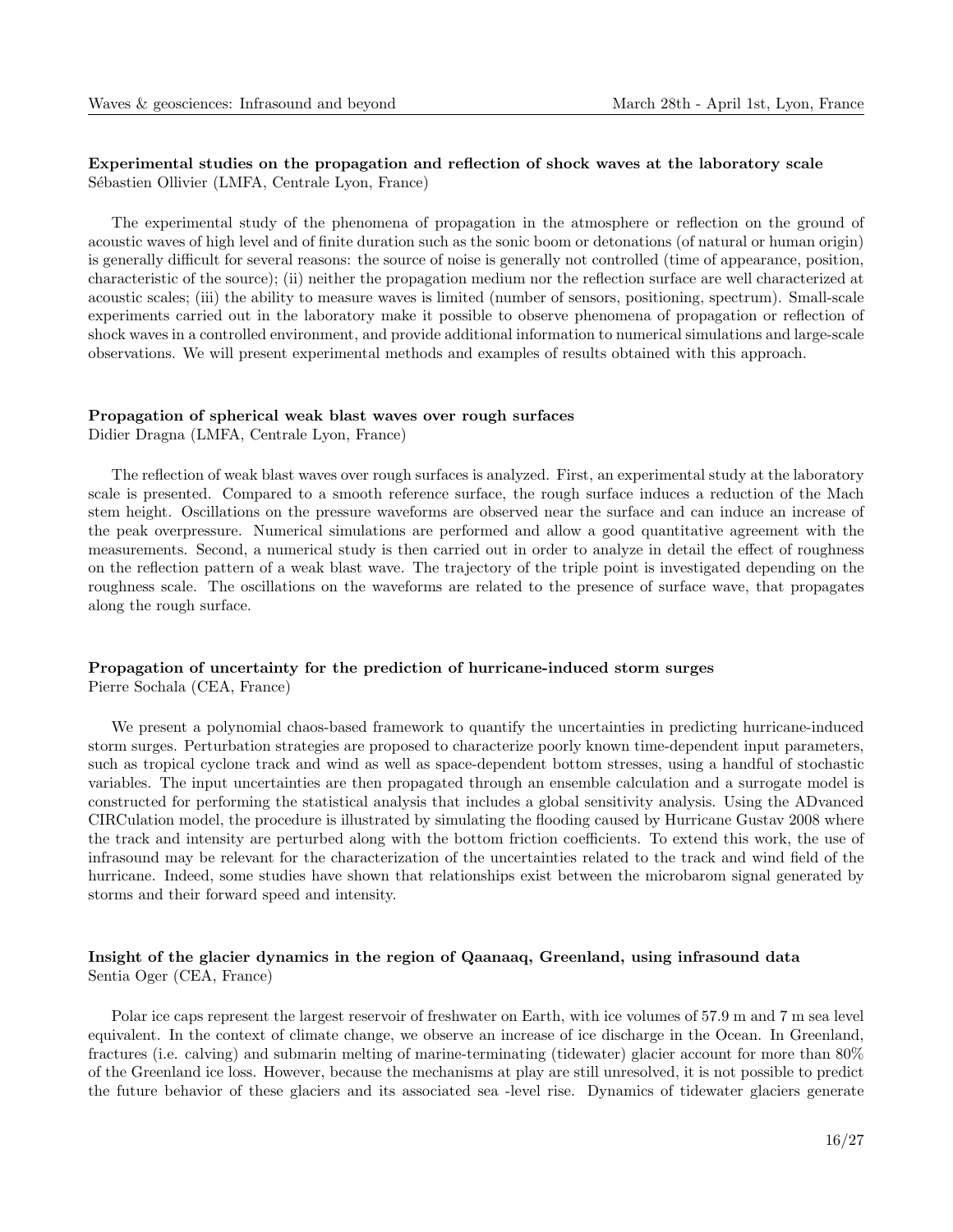seismic waves that propagate in the atmosphere through infrasound. Consequently, infrasound data could help in detecting ice discharge and documenting the associated mechanisms, on top of existing deployed technologies. In the framework of the Comprehensive Nuclear-Test-Ban Treaty aimed to detect nuclear test explosions, an infrasound station was set up in Qaanaaq in Northwest Greenland, and certified in 2003. We show that the most detected frequencies point local glaciers, and that their mean seasonal cycle present peaks in summer, when glaciers are the most subject to an acceleration of ice flow. A comparison with ice discharge outputs from regional general circulation models confirm these findings. All together, this preliminary study gives the potential of studying infrasound data in the arm of expending our knowledge of the dynamics of tidewater glaciers.

#### Blast waves propagation through an uncertain stratified atmosphere

Roman Leconte (Sorbonne-Université, France)

A database of blast wave signatures from more than 600 industrial explosions has been collected by the CEA at the pyrotechnic site of Rivesaltes between 2015 and 2018. The signatures were recorded at stations located between 300 m and 20 km from the source. Source characteristics, topography and meteorological conditions at different positions and altitudes are available. In this presentation, the source and meteorological conditions are first described. The temperature and wind speed profiles are divided into 3 groups according to the wind speed: the "upwind" group, the " weak wind" group and the " downwind" group. For the "upwind" group, a simulation of the propagation is calculated for 20 atmospheric profiles and the results are compared to the measurements. In a second part, a statistical study is performed. In order to minimize the number of random variables, the atmospheric profiles are parameterized by a Principal Component Analysis (PCA), and two variables are considered sufficient to statistically describe the observed variations. A quantification of the uncertainty is then performed with the generalized polynomial chaos (gPC) method, and a good agreement is found between the model and the measurements.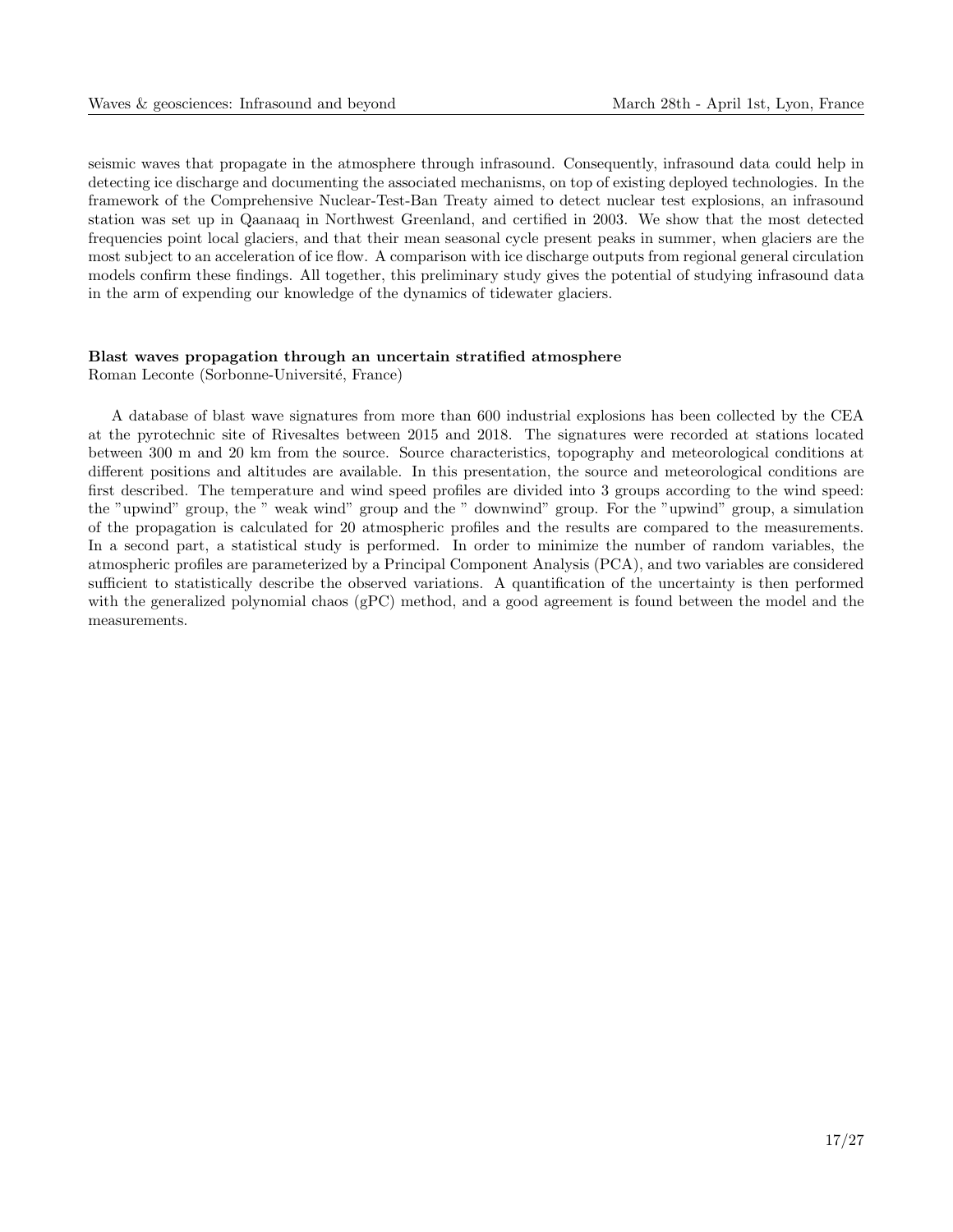#### Wednesday 30 March, 2022 - 11:30 / 12:00

#### Flash poster presentation

#### Acoustical characterization of lightning flash: three-dimensional distribution of thunder radiation Damien Bestard (Sorbonne-Université, France)

From September 13th to October 12th 2018, the EXAEDRE field campaign took place in Corsica, dedicated to the characterization of thunderstorm clouds and electrical activity. Among a wide range of observation instruments, an array of 4 microphones, arranged on a 30-m wide triangle located near the island eastern coast, recorded with a sampling frequency of 250 Hz the acoustical signal, or thunder, associated to lightning flashes. The search for coherent signals between the four sensors within prescribed frequency bands allows to reconstruct in three dimensions the various positions of coherent sound sources within a single lightning flash. The detection algorithm PMCC also provides the various RMS pressure levels of each detection. Assuming each sound point source radiates a spherical wave in a homogeneous atmosphere, propagation attenuation can be compensated so that the thunder source powers can also be localized within the flash with their absolute levels. In some cases, surprisingly strong heterogeneity is observed with most of the power located in only a little portion of the return stroke.

#### Towards forecasting geophysical data using Koopman autoencoders

Xavier Cassagnou (CEA, France)

In the context of the verification regime for the Comprehensive Nuclear-Test-Ban Treaty, the International Monitoring System is made of over 300 stations worldwide to detect signs of nuclear explosions. The collected data can also be used to spot earthquakes, eruptions... or prevent tsunamis. In this work, we train an interpretable machine learning model for capturing the predictive components of signals (turbulence related noise and recurrent events such as volcanos, microbaroms, etc.), to facilitate categorization. We based our theoretical approach on approximation of the Koopman operator, using an autoencoder architecture. Further, we have used the Takens Embedding theorem to represent the observable as a sequence of real inputs of the neural network (i.e. the autoencoder). It is proved that the Koopman operator of the embedded dynamical system is spectrally equivalent to that of the original system. We present results for linear systems (pure point spectrum), Lorenz system (continuous spectrum) and real-world data. Through intensives simulations, we show the influence of hyperparameters on the prediction performance, and on the capacity of the autoencoder to restore the spectral properties of the system.

#### From acoustic waves modeling to the study of the earth's atmosphere

Solène Gerier (ISAE-SUPAERO, France)

Infrasound, in their generality, can be perceived as the marks of events. It is possible, thanks to the Navier Stokes equations, to model their propagation over several hundred kilometers. Our objective is to model the infrasound emitted by real events such as the Flores earthquake and the Tonga eruption. Moreover, the propagation of infrasound is different according to the characteristics of the atmosphere. We aim here to invert the Navier-Stokes equations to study and characterize more finely the atmosphere.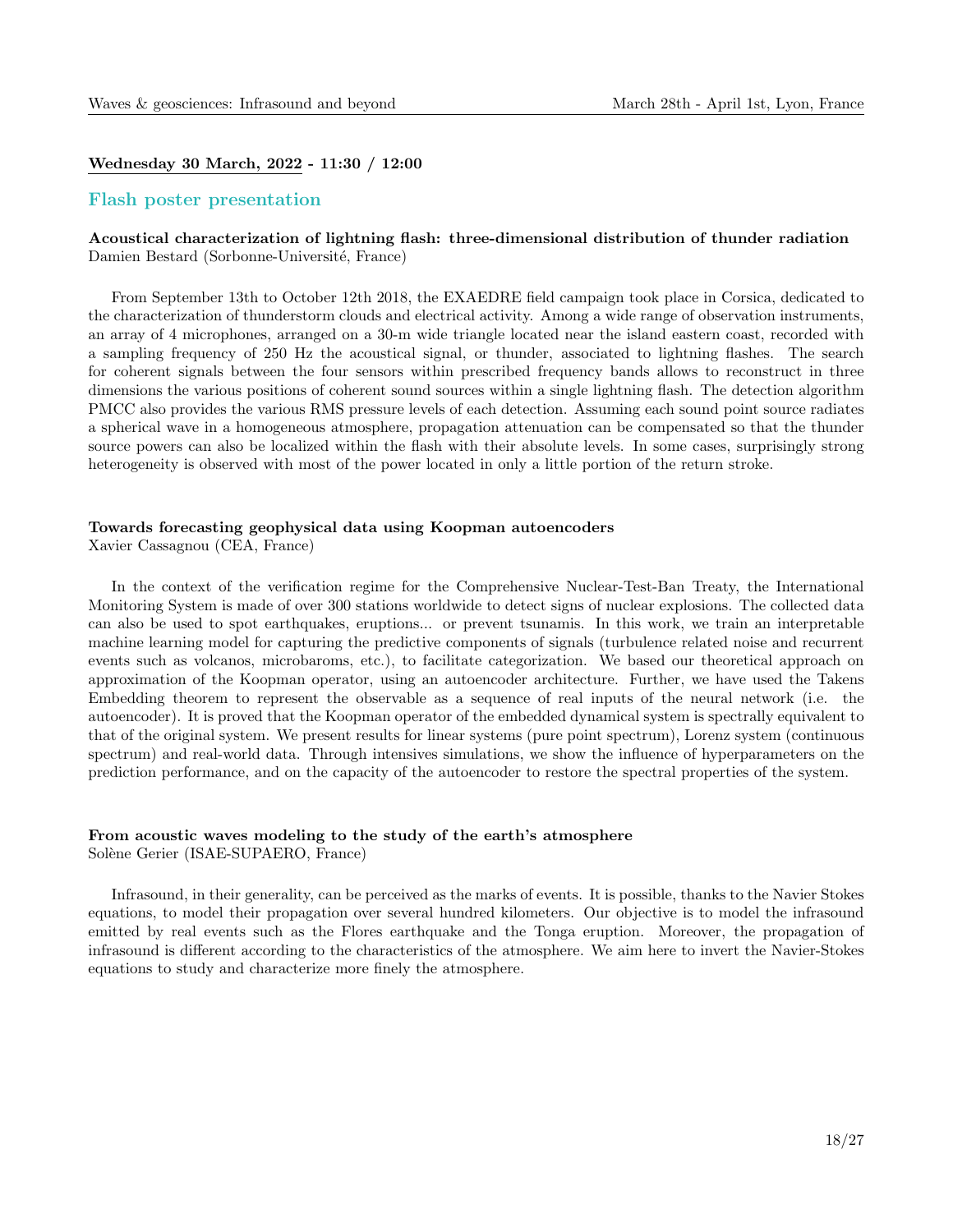### Influence of an embedded Structural Health Monitoring (SHM) system into a Carbon Fiber Reinforced Polymer (CFRP) on the ultrasound transduction

Nina Kergosien (LTDS, Centrale Lyon - ONERA - CEA, France)

Composites represent approximately 50% of the weight of structural parts in new aircrafts. Damages could occur on these parts and their monitoring is required for the safety of users. Companies set up maintenance and in order to improve their methods, design a monitoring suitable to each aircraft. A solution is the use of a Structural Health Monitoring (SHM) system composed by a Lamb's waves generator and a sensor. This system allows detecting such damages in real time or inspecting airplane structure parts that are not accessible by standard Non-Destructive Testing (NDT) inspections. This study interests in the influence of the SHM system integration, on the transducer properties and on the ultrasound transduction.

## In-situ calibration and modelisation of infrasound wind noise reduction systems

Samuel Kristoffersen (CEA, France)

Infrasound stations, including the those of the IMS, are used to determine the location of infrasound sources (such as earthquakes, volcanoes, explosions etc.). The triangulation of these sources is done by considering the delay of the arrival times of the signal at several detectors at precisely known locations in an array with an aperture of typically a few kilometers. It is, therefore, of great importance that the amplitude and, especially, the phase of the signal at each detector is precisely known. Although the calibration of microbarometers can be performed in a laboratory setting, it is much more difficult to determine the transfer function of the wind noise reduction systems (designed to reduce the wind associated noise). In-situ calibration of these WNRS's can be performed using a colocated reference sensor, and comparing the response coherent to that of the array sensor to determine the relative response of the WNRS. In addition, the effects of damage or blockages in the system can have significant impacts on the response. Comparisons between models of these blockages (or other damage) and experimental results will allow for the characterization of their effects on the measurements and improvements of the models and WNRS designs. The results of these calibration experiments, and simulated blockages will be presented, as well as compared with models.

#### Physics-informed deep learning: application to meteorological problems

Thi Nguyen Khoa Nguyen (ENS Paris-Saclay, France)

Physics-informed deep learning (PIDL) approaches have gained much attention in various fields of engineering thanks to their capability of incorporating the physical laws into the models. However, the assessment of PIDL in meteorological applications is still an active research topic. In this work, we investigate the application of PIDL to a meteorological problem of mountain waves produced by a stratified shear flow with boundary layer. We demonstrate the effectiveness of PIDL when dealing with ill-posed and parameterized problems, which are impractical to solve by classical numerical discretization methods. The results in this work show that, in ill-posed problems where the boundary condition is unknown and only the buoyancy is measured, PIDL can successfully infer the solution for the velocity and the pressure fields. When the problem is parameterized by a parameter, we show that the algorithm is able to predict the solution for all physical fields for unseen values of the considered parameter.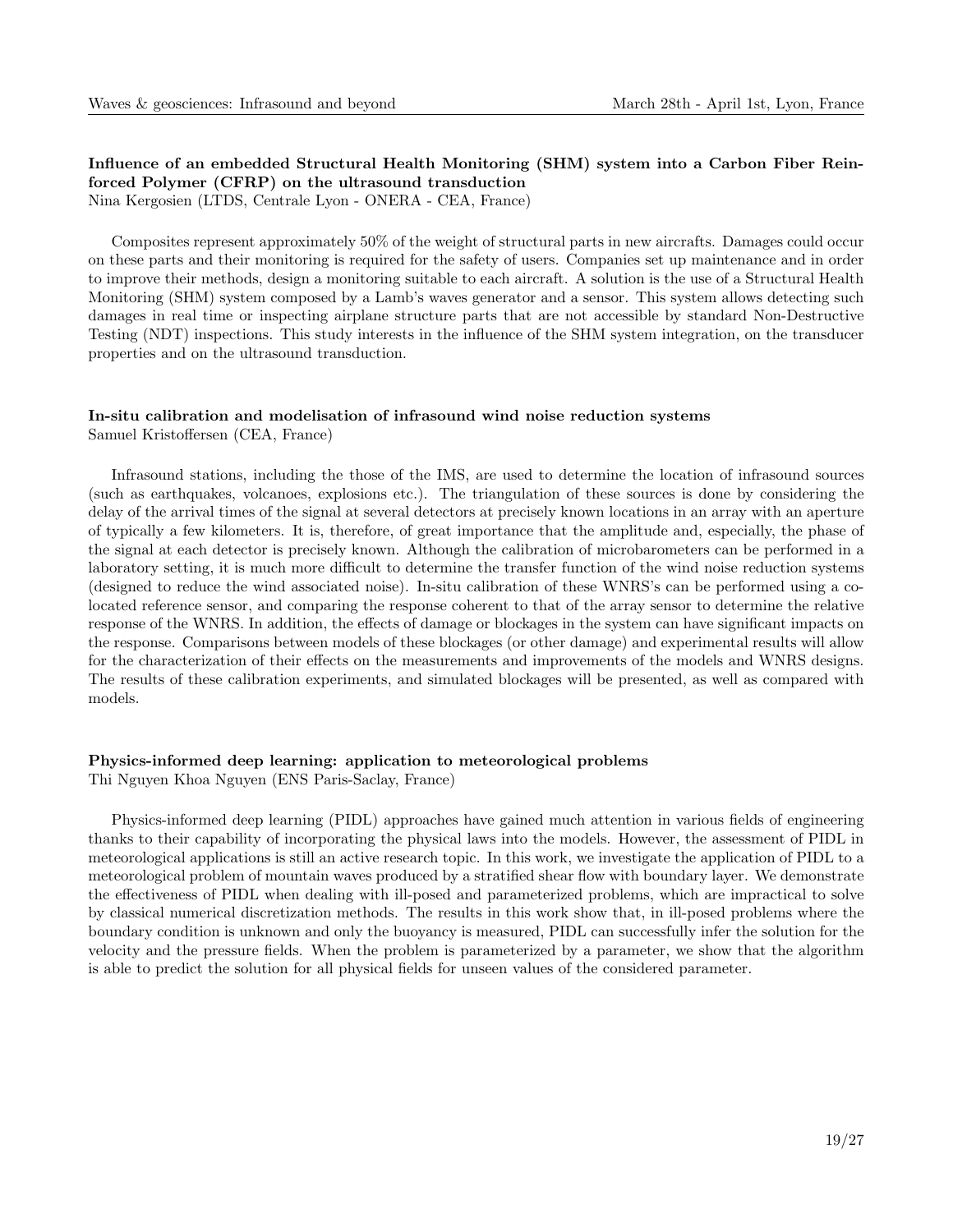### The Multi-Channel Maximum-Likelihood (MCML) method: a new approach for infrasound detection and wave parameter estimation

Benjamin Poste (CEA, France)

We are presenting a new and novel approach to the detection and parameter estimation of infrasonic signals. Our approach is based on the likelihood function derived from a multi-sensor stochastic model expressed in different frequency channels. Using the likelihood function, we determine, for the detection problem, the Generalized Likelihood Ratio Test (GLRT) and, for the estimation of the slowness vector, the Maximum Likelihood Estimation (MLE). We establish new asymptotic results (i) for the GLRT under the null hypothesis leading to the computation of the corresponding p-value and (ii) for the MLE by focusing on the two wave parameters back-azimuth and horizontal trace velocity. The Multi-Channel Maximum-Likelihood (MCML) detection and estimation method is implemented in the time-frequency domain in order to avoid the presence of interfering signals. Extensive simulations with synthetic signals show that MCML outperforms the state-of-the-art multi-channel correlation detector algorithms like the Progressive Multi-Channel Correlation (PMCC) in terms of detection probability and false alarm rate in poor signal-to-noise ratio scenarios. We also illustrate the use of the MCML on real data from the International Monitoring System (IMS) and show how the improved performances of this new method lead to a refined analysis of events in accordance with expert knowledge.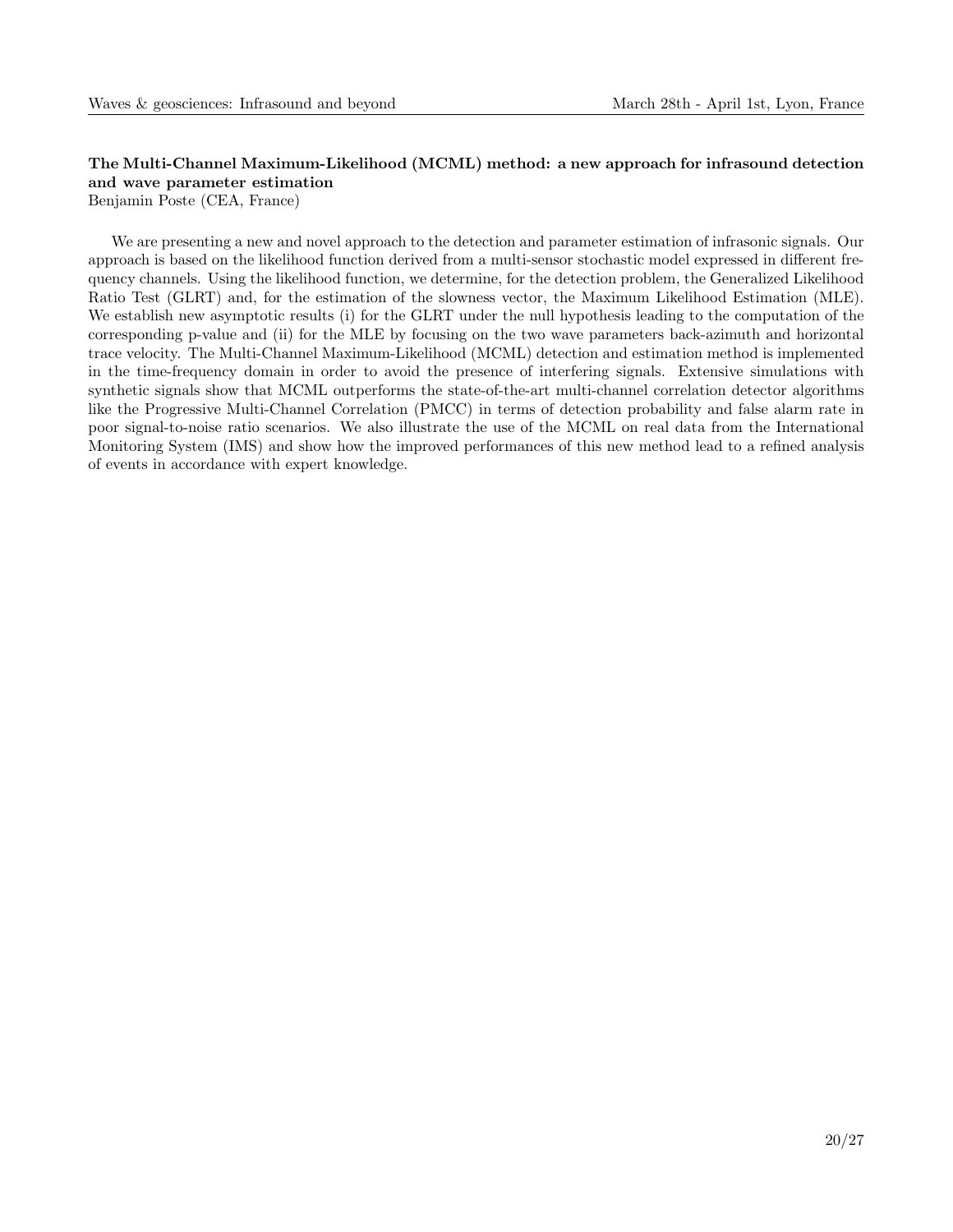Wednesday 30 March, 2022 - 14:00 / 16:00 - 16:30 / 18:30

#### Lab sessions

#### Multi-level exploration of the infrasonic soundscape with DTK software developed at CEA/DAM Julien Vergoz (CEA, France)

DTK-GPMCC and DTK-DIVA software are developed at CEA/DAM and are routinely used by infrasound analysts of the French National Data Center. For array stations, the combined usage of both tools allows to discover the infrasonic station-dependent soundscapes, and to study signals of interest in detail. During the training session, the exploration of several months of IS22 data (IMS infrasound station located in New Caledonia) will be used to identify the different sources of coherent noise detected by this station (microbaroms, volcanoes, storms, local explosions. . . ), and to understand which parameters affect the station detectability (in terms of source, propagation and background noise effects). A special focus will be given on the eruptive sequence of the Hunga Tonga Volcano (December 2021 to January 2022), which largest eruption of the episode produced the most powerful blast recorded in the last century.

### Modeling an infrasound event with the PLetma package: the 2022 Hunga Tonga eruption

Codor Khodr (LMFA, Centrale Lyon, France)

The PLetma software package is an infrasound modelling tool built by the partner institutions of LETMA, with the aim to centralise infrasound modelling capabilities. Among the recent geophysical events of interest, the 2022 Hunga Tonga eruption is one of the most remarkable as it generated an important shock wave that was recorded by numerous infrasound stations around the world. The PLetma package is used to model propagation between the volcano site and the I22FR station at 1848 km to the West, where a great amount of arrivals have been identified. Finite-Difference Time-Domain simulations, based on the 2D Navier-Stokes equations, have been performed to model the infrasound component of the event, between  $5 \times 10^{-3}$  Hz and 0.1 Hz. Simulations suggest the presence of non-linear effects in the near field, as well as significant waveform dispersion at the receiver. In this laboratory session, a ray tracing tool will be used to further investigate the effect of local stratification of the atmosphere around the event site. Indeed, favourable propagation conditions, under the form of a strong stratospheric jet, are identified in the azimuthal direction between the Hunga Tonga site and I22FR. This leads to a number of high-amplitude stratospheric arrivals, which are the dominant effects for the distances under consideration.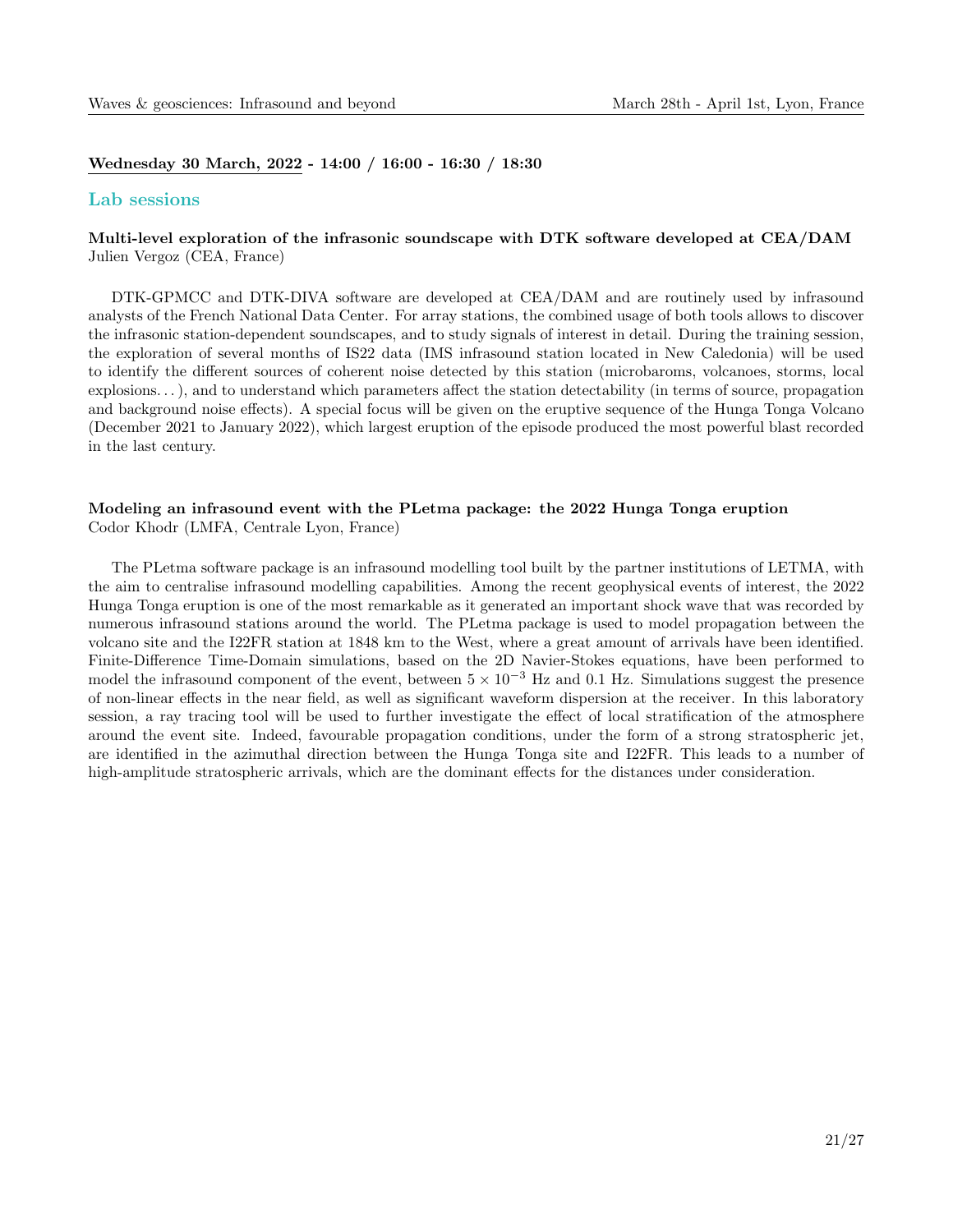#### Thursday 31 March, 2022 - 08:30 / 10:00

#### Contributed presentations

#### Numerical modeling of infrasonic waves in the Earth's atmosphere

Roberto Sabatini (Embry-Riddle Aeronautical University, USA)

Infrasonic waves are inaudible acoustic waves with frequencies between 3 mHz and 20 Hz. They are generated by natural events, such as volcanic eruptions or earthquakes, and anthropogenic sources, like nuclear or chemical explosions and supersonic booms. They propagate through the layers of the atmosphere up to considerable distances (from hundreds to thousands of kilometers) and potentially carry relevant information about their sources. For this reason, direct and indirect measurements of infrasound-induced disturbances constitute a unique tool for the remote sensing of natural hazards and artificial sources.

The propagation of infrasonic waves is primarily driven by the vertical gradients of the speed of sound and the winds. Nevertheless, several complex phenomena may also affect the infrasonic signals traveling through the different atmospheric layers. A non-exhaustive list includes nonlinear steepening and lengthening, diffraction at caustics, scattering or partial reflections by small-scale atmospheric turbulent fluctuations, energy absorption by viscous stresses, thermal conduction, and vibrational relaxation.

The numerical modeling of infrasound propagation has been historically based on various approximations of the Navier-Stokes or Euler equations. Among the most widely employed techniques are ray tracing, normal modes, and one-way methods. Unfortunately, albeit computationally efficient, these approaches are generally unable to account for all the aforesaid physical phenomena. For this reason, over the past decade, significant efforts have been made to carry out infrasound studies via the direct numerical resolution of the complete set of equations of fluid mechanics.

In this talk, I will summarize some of my recent investigations on the propagation of infrasonic waves based upon the direct numerical simulations of the Navier-Stokes equations. I will particularly focus on the numerical aspects of the computations as well as on selected physical phenomena not accurately predicted by classically employed approaches.

#### Observation and modeling of the acoustic response of the ionosphere to earthquakes and volcano eruptions

Lucie Rolland (Geoazur, France)

Natural Hazards such as earthquakes, tsunamis and volcano eruptions can strongly affect the upper atmosphere. This presentation will show how sudden coseismic motions and explosive eruptions trigger acoustic waves that propagate upwards and impact the upper atmosphere. Observations of upper atmospheric motions can be conducted routinely using ionospheric monitoring methods, mostly using Ground Positioning System techniques. After reviewing state-of-the-art numerical methods used to model these phenomena, we will present simulations of observations conducted after the Hunga Tonga eruption.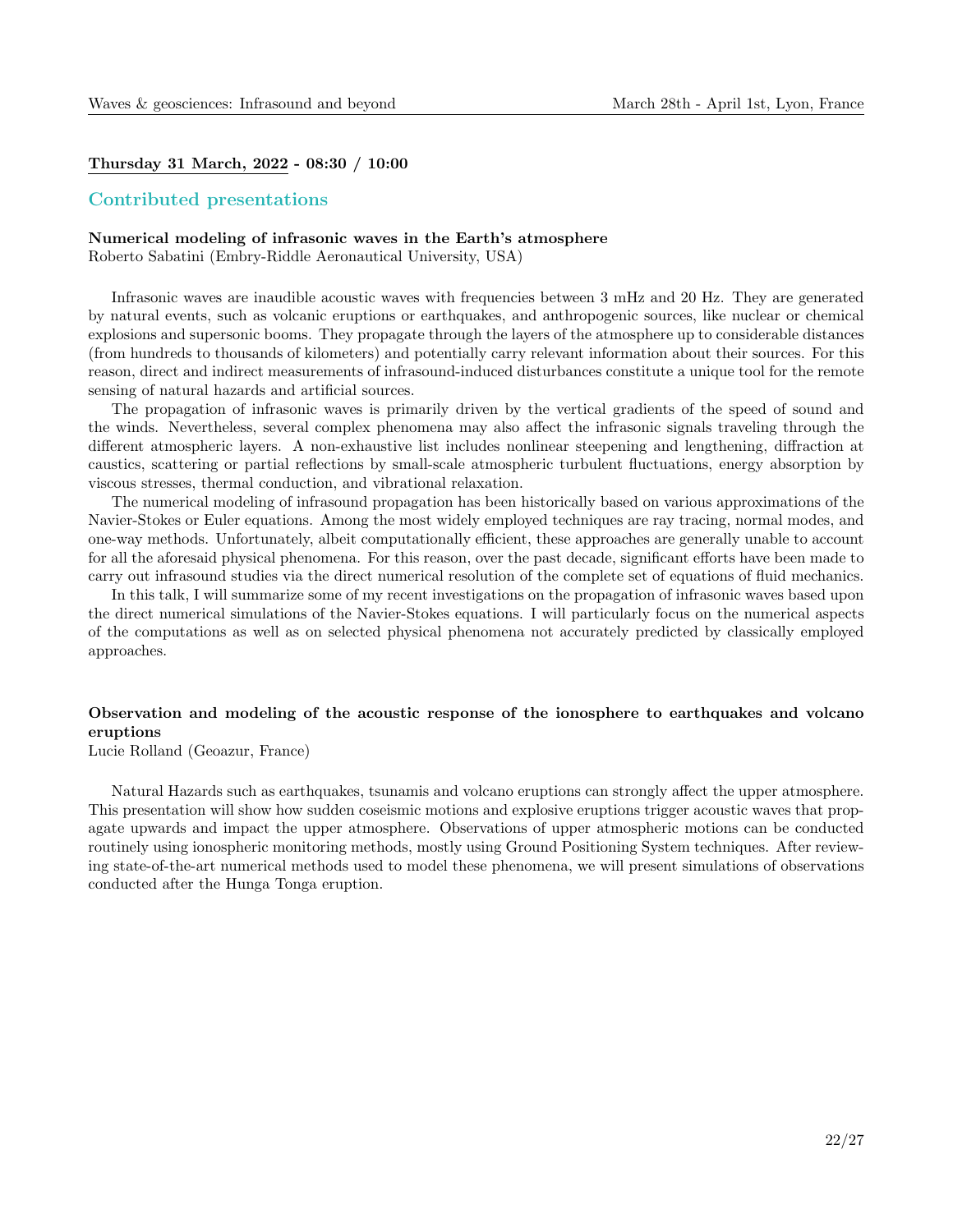#### Thursday 31 March, 2022 - 10:30 / 12:00

Machine learning in geosciences Scott Hosking (BAS, UK)

Machine learning (ML) methods have the potential to advance our understanding within geoscience and unlock new scientific discoveries. However, not all geoscience problems can or should be tackled with ML. In this presentation I will highlight some use-cases where ML has worked well and provide some insight into how we got there - the challenges and decisions that needed to be made along the way. I will comment on where I see ML is going within the geosciences, and what is needed to get us there over the next 10 years. This will include a discussion on nurturing and contributing to open-source communities, building networks of collaborators and partners spanning the traditional science disciplines, and I will address the current buzz around the development of Digital Twins of the natural environment.

#### About the speaker:

Dr Scott Hosking is the leader of the AI lab at the British Antarctic Survey (BAS). He is also a co-Director of the UKRI Centre for Doctoral Training in the Application of AI for the study of Environmental Risks at the University of Cambridge and BAS, and a Senior Research Fellow at The Alan Turing Institute, UK.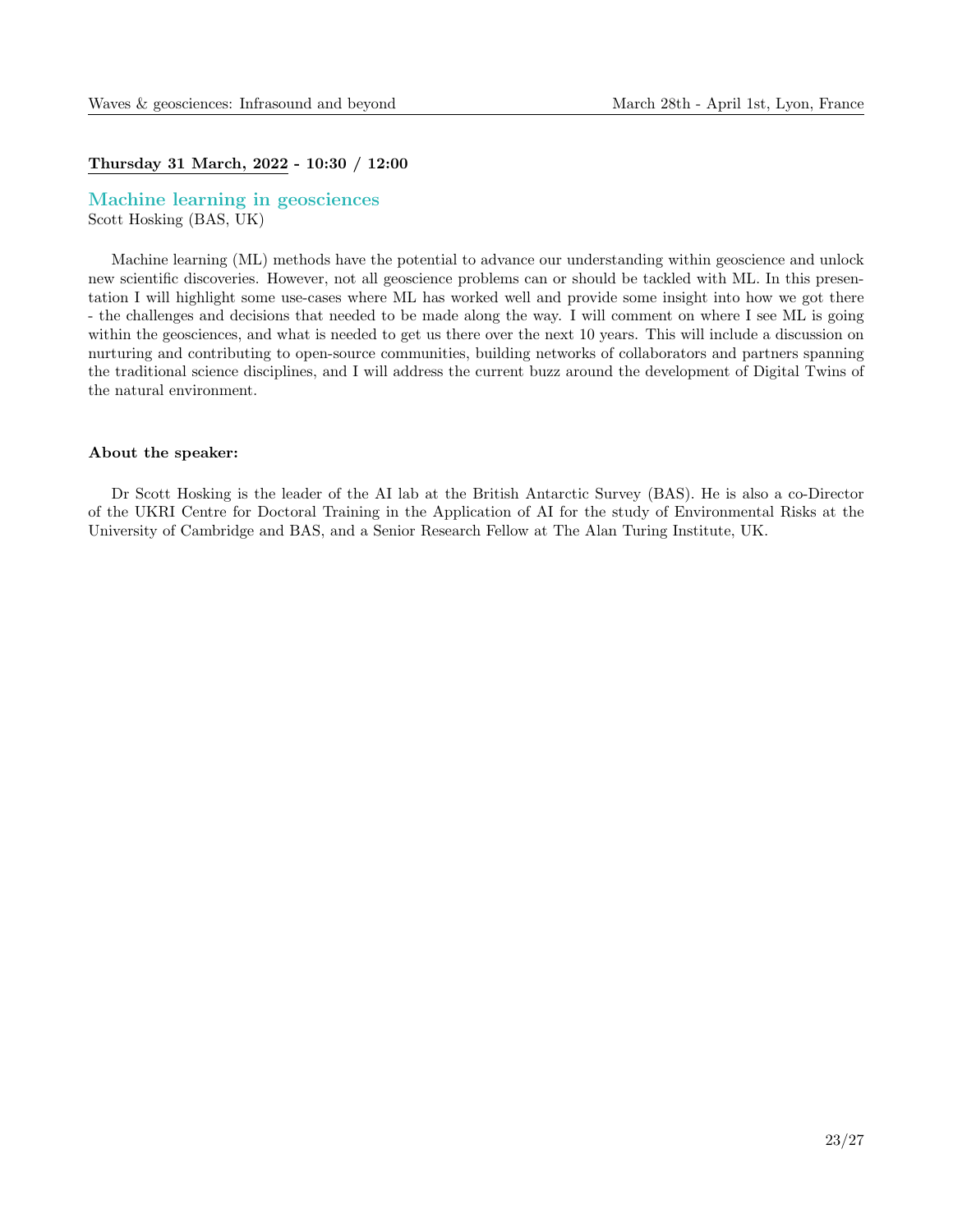#### Thursday 31 March, 2022 - 14:00 / 15:30

#### Lightning

Thomas Farges (CEA, France), François Coulouvrat (Sorbonne-Université, France)

Lightning generates infrasound and sound waves (thunder). Acoustic measurements in networks since the early 2000s allow to revisit the mechanisms of thunder formation. After a brief review of the physics of lightning and a description of the main characteristics of thunder, we present what acoustic networks can tell us about the tracking of lightning at short and long distances. Principles of complex sources localisation and reconstruction will first be recalled and illustrated by two measurement campaigns performed in Southern France in 2012 (in Cévennes region) and 2018 (in Corsica). At long range, the tracking of thunderstorm cells is possible up to at least 500 km, allowing to probe the middle atmosphere. At short range (less than 20 km), the 3D reconstruction of the lightning channel provides information on the structure of discharges, both within the clouds or between the clouds and the ground. These measurements lead us to propose a model of thunder generation taking into account the observed spectra, especially at low frequencies. This model identifies a near field (typically at less than 3 km) where the detailed source geometry must be considered, behaving mostly as a cylindrical one but with a high variability due to the tortuosity. In the far field, this variability is reduced and the lightning source can be seen as spherical. The comparison of the results of the model and the measurements allow for the first time to quantify the energy deposited by the discharge in the lightning channel, which turns out to be more intense than intracloud discharges. Recent analysis show however that the power distribution is not uniform along the lightning channel, with strong observed heterogeneities.

In addition, the electric field of particularly strong lightning can produce transient light phenomena occuring in the upper atmosphere. They are called sprites. These sprites last a few milliseconds and have a vertical spatial extension of more than 40 km and a horizontal extension of 1 to 100 km. The impacted space can be heated by a few degrees Kelvin. When sprites are very extended, this heating can generate a pressure wave in the infrasound range. These signals have a different acoustic signature than thunder that will be discussed.

#### About the speakers:

Thomas Farges is a researcher at CEA and member of LETMA. He is interested in thunderstorms and transient luminous events. He studies their electric field, their optical emissions and their acoustic waves (thunder). He is particularly interested in showing how thunder can help to characterize lightning. He led several acoustic measurement campaigns in this perspective. Recent topics of study are: 3D reconstruction of lightning from microphone arrays, variation of amplitude with distance and detection, monitoring of thunderstorms with acoustic measurements, and modeling of the source, ...

François Coulouvrat is a CNRS researcher at Institut Jean Le Rond d'Alembert (Sorbonne Université, Paris, France) and member of LETMA. He is interested in the theoretical modelling and numerical simulation of atmospheric propagation of sound and weak shock waves, including the physical phenomena of refraction, diffraction, absorption, scattering and non linearities. He contributed to the development of various numerical solvers, from ray tracing to one-way approximations. He studied various types of low frequency sound sources, namely sonic boom from supersonic aircraft and meteoroids, and lightning. In the recent years, he contributed with Thomas Farges to the 3D reconstruction of lightning from microphone arrays, and to the analysis of lightning as sound source of thunder, in particular in terms of energy.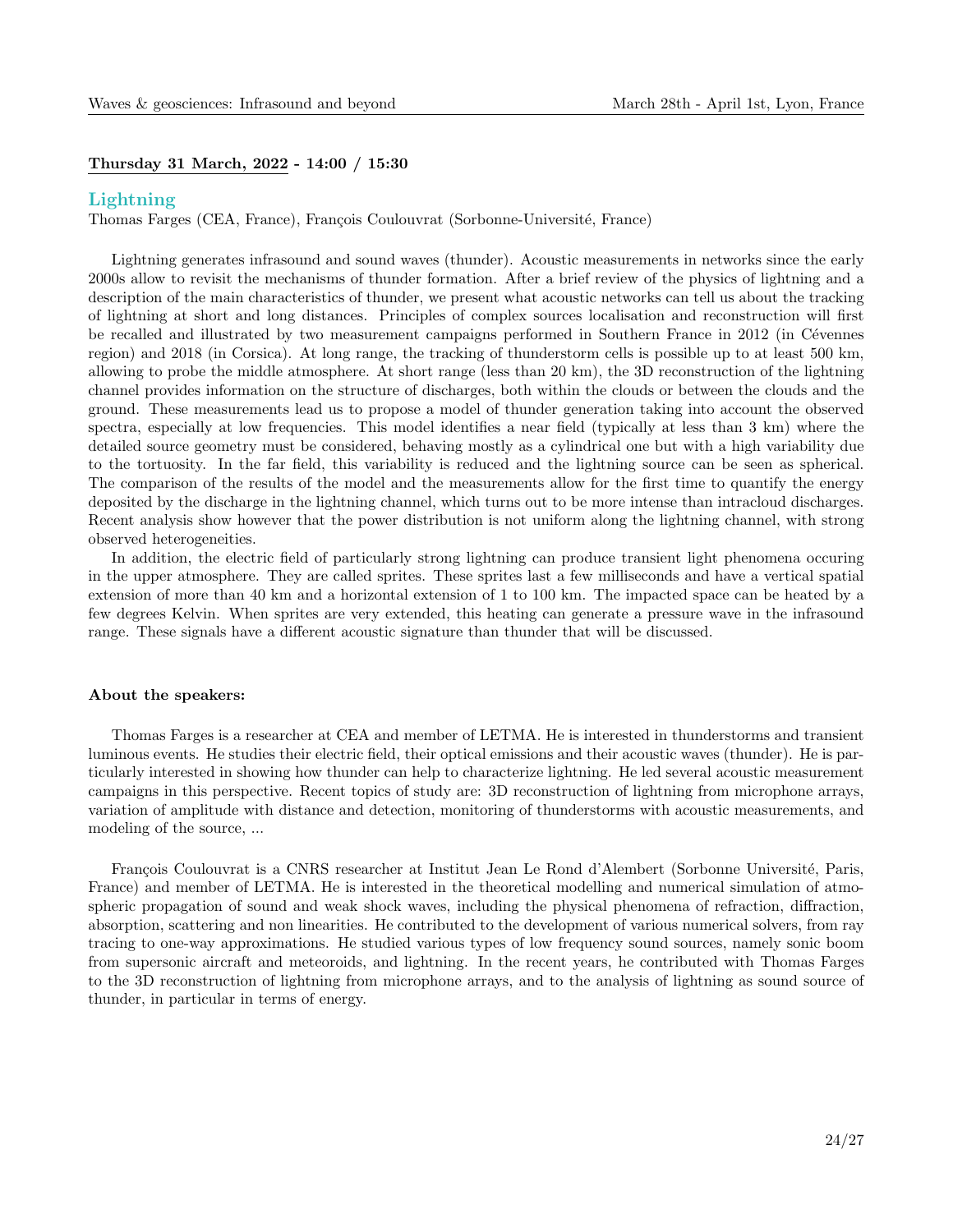#### Thursday 31 March, 2022 - 16:00 / 17:30

#### Volcano acoustic

Maurizio Ripepe (University of Firenze, Italy)

Volcanoes are a very efficient source of pressure waves both in the acoustic, acousto-gravity and gravity frequency range. Gas rapidly expanding in the atmosphere produce pressure perturbation which contains valuable insights into eruption dynamics. Linear theory of sound is currently used to explain acoustic pressure below 20 Hz (infrasound) in terms of mass flow rate with strong implications for explosive dynamics and risk assessment. According to the explosive mechanisms acoustic waves can be modeled as a compact point source with wave field directivity strongly dependent on the crater rim geometry, ground topography and atmospheric conditions. Violent explosive eruptions can propel a plume of 1-10 km3 of hot ash and scoriae at tens of kilometers high into the atmosphere. This large mass flux induces acousto-gravity oscillation of the atmosphere which can be recorded at thousands of kilometers away at a global scale. But volcanoes can also generate acoustic waves by non-explosive non-point sources such as pyroclastic flows, which can be tracked in real-time using array techniques methods.

#### About the speaker:

Maurizio Ripepe is lecturer in Geophysics and Physical Volcanology at the Department of Earth Sciences of the University of Firenze. He was teaching Geophysics and Seismology at the University of Camerino and University of Siena. External Professor at the Open University, Milton Keans (UK) and Member of the Graduate School of Rio Negro University (Argentina). He was Visiting Professor at the University of Southern California (Los Angeles, USA), Earthquake Research Institute (Tokyo, Japan), The Leeds University (Leeds, UK) and Ecole Normal Superioure (Lion, France). Responsible for the Double PhD Degree in geophysics with the Tohoku University (Sendai, Japan).

He is responsible for the Laboratory of Experimental Geophysics (LGS) of Florence University and for the Center of Excellence in Volcano Monitoring, of the Italian Department of Civil Protection. He was scientific consultant during the 2003 Stromboli eruption for the Ministry of Interiors, Department of Civil Protection. He is member of the Seismic Microzoning Group of the Seismic Service of the Italian Civil Protection, member of the Great Risk Commission of the Italian Prime Ministry Council and member of the INFN (National Institute of Nuclear Physics) for VIRGO interferometer (gravitational waves). He is the coordinator of Project on Seismic Vulnerability of the City of Florence and scientific consultant on seismic risk for the Cultural Heritage of the Opera del Duomo of Florence. He was team Expert for the European Civil Protection Mechanism in Guatemala during the 2018 eruption of El Fuego volcano.

He cooperates with several research centers for the infrasonic monitoring of volcanoes and snow avalanches in Iceland (IMO), Japan (ERI), Montserrat (MVO), Ecuador (IGPN), Guatemala (INSIVUMEH), Costa Rica (OVSICORI), Peru (INGEMMET), Argentina (SEGEMAR), Chile (OVDAS) and Swiss (SLF).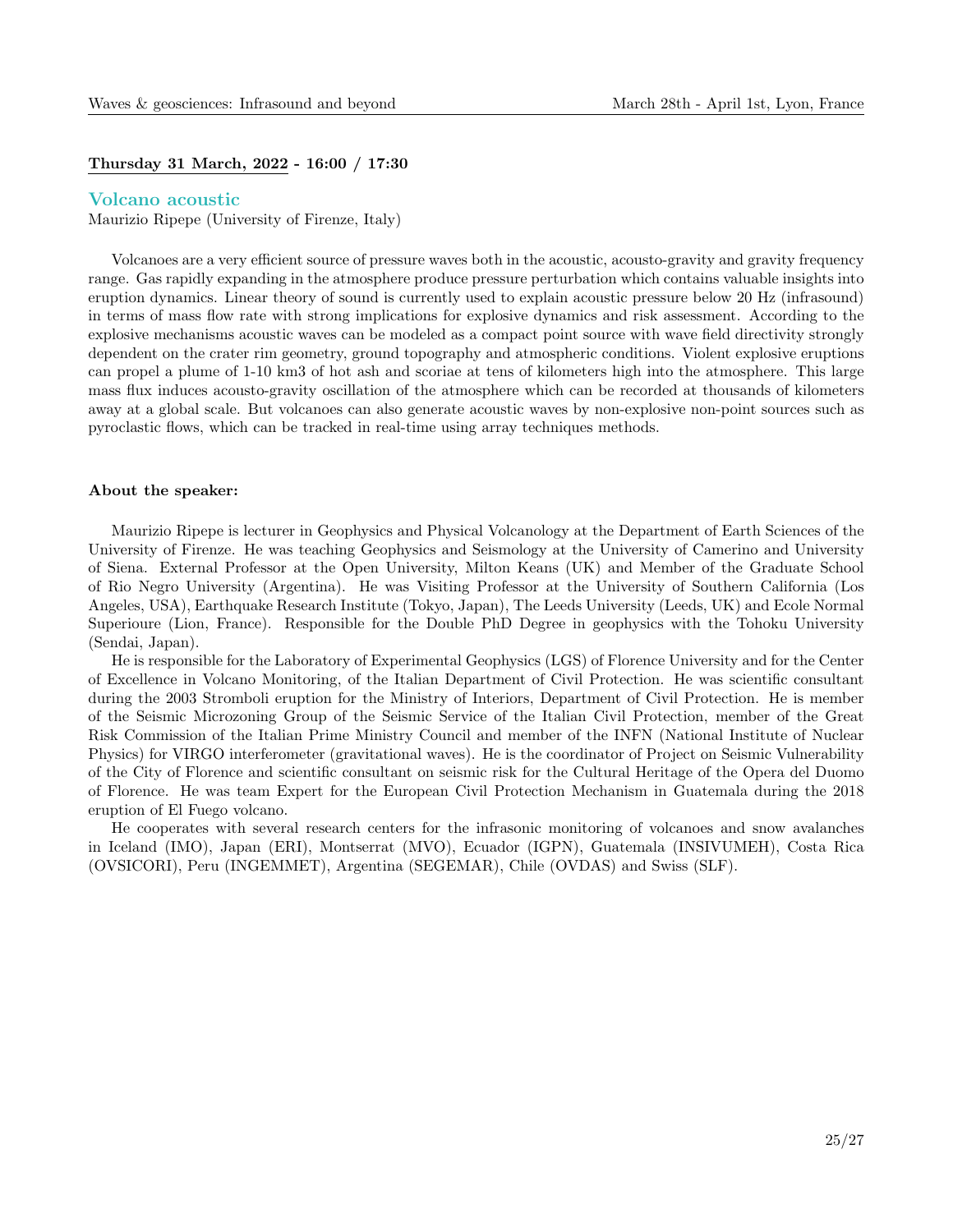#### Friday 1 April, 2022 - 08:30 / 10:00

Data assimilation Olivier Marsden (ECMWF, UK)

Data assimilation can be described as the blending of observations of a system with a model of the system's evolution, in order to obtain an estimation of the state of the system at a point in time. It is essential to the field of Numerical Weather Prediction, as observational data of the earth system is vastly insufficent to fully constrain the set of initial condition required for a numerical weather forecast. An overview of different facets of data assimilation will be provided, with examples taken from the field of NWP. A brief description of some of the main data assimilation techniques will be given, along with how these techniques can be implemented in NWP systems.

#### About the speaker:

Olivier Marsden is a computational scientist working at the European Centre for Medium-range Weather Forecasts (ECMWF), focusing on the computational efficiency of the IFS weather prediction suite. Before working at ECMWF he was a lecturer in fluid mechanics and aeroacoustics at the Ecole Centrale de Lyon.